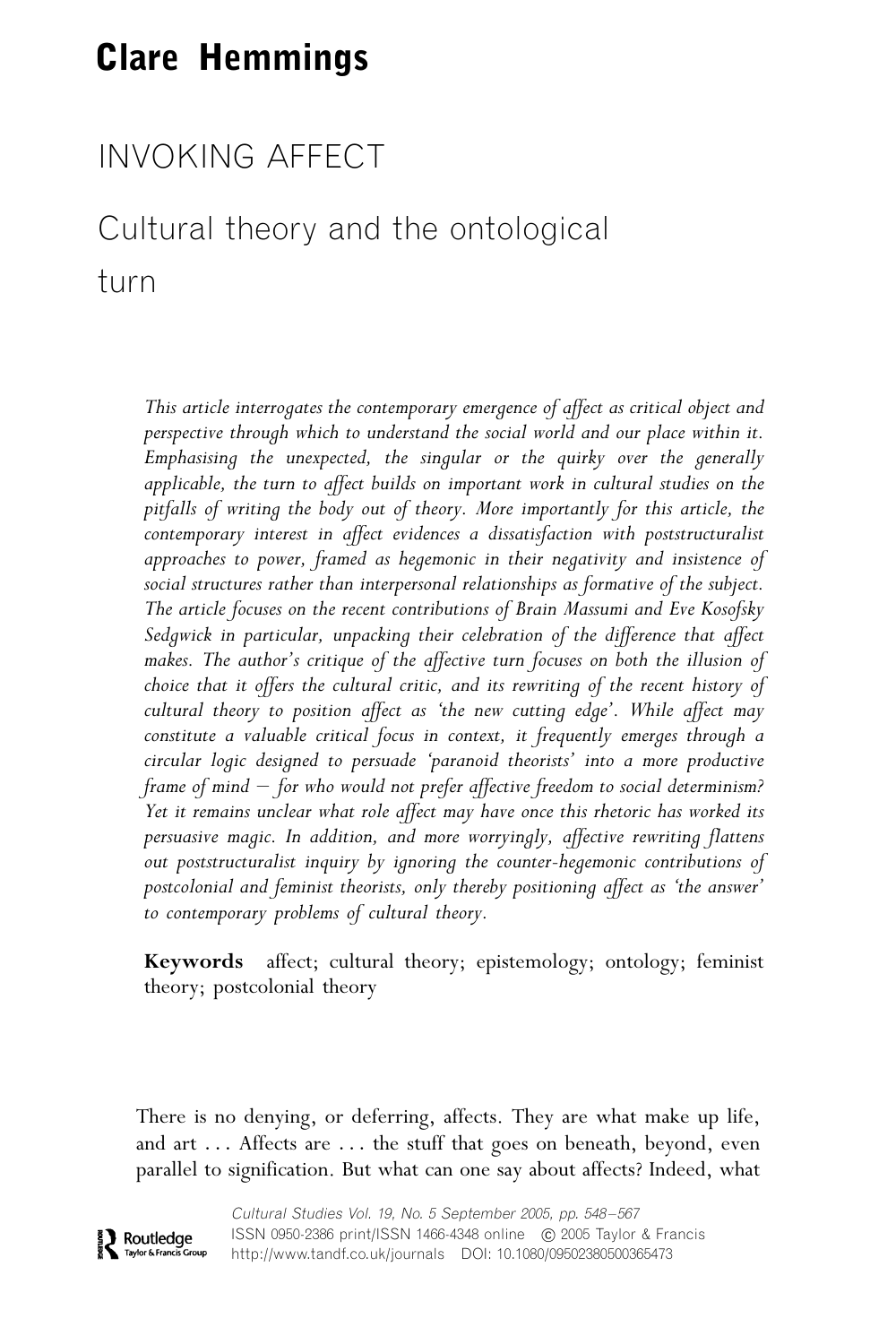needs to be said about them? ... You cannot read affects, you can only experience them.

(O'Sullivan 2001, p. 126)

## Introduction

In the article from which the above quotation is taken, Simon O'Sullivan celebrates affects' capacity to defy deconstruction, and the deconstructionist. O'Sullivan is writing within the context of art history, where which he claims that semiotic and deconstructivist approaches have become hegemonic, but he is far from alone in embracing affect as offering a new critical trajectory for cultural theory. While not really a school as such, a significant number of disciplinary and interdisciplinary theorists are currently citing affect as the privileged 'way out' of the perceived impasse in cultural studies. The impasse needing to be resolved is by now a familiar one, which the attentions of affect theorists have reshaped into three predominant concerns.

Firstly, post deconstruction we doubt the capacity of constructivist models of the subject to account fully for our place in the world as individuals or groups. In a general sense, this concern is indicated by the intensity of current critical interest in psychoanalytic accounts of the subject, and in particular Judith Butler's development of psychoanalysis through her focus on subjection (1997a). Theorists of affect argue that constructivist models leave out the residue or excess that is not socially produced, and that constitutes the very fabric of our being. Thus Brian Massumi (1996) insists that affect is important to the extent that it is autonomous and outside social signification, and John Bruns (2000) suggests that affect, and in particular laughter, foregrounds the unexpected that throws us off balance, that unsettles us into becoming someone other than who we currently are. Secondly, post deconstruction we doubt the capacity of both quantitative empirical approaches and textual analysis to account for the fullest resonance of the social world we wish to understand. Advocates of affect offer it up as a way of deepening our vision of the terrain we are studying, of allowing for and prioritizing its 'texture', in Eve Sedgwick's words (2003, p. 17). This texture refers to our qualitative experience of the social world, to embodied experience that has the capacity to transform as well as exceed social subjection. Queer theorists in particular have taken up Sedgwick and Adam Frank's (1995) emphasis on the transformative capacities of shame, insisting that it should not be something we strive simply to overcome by turning to its dependent opposite, pride. Shame itself, as David Halperin (2002), Sally Munt (2000) and Elspeth Probyn (2000) have all argued, has a resonance well beyond its homophobic generation, enabling queer subjects both to identify the bodily resonances of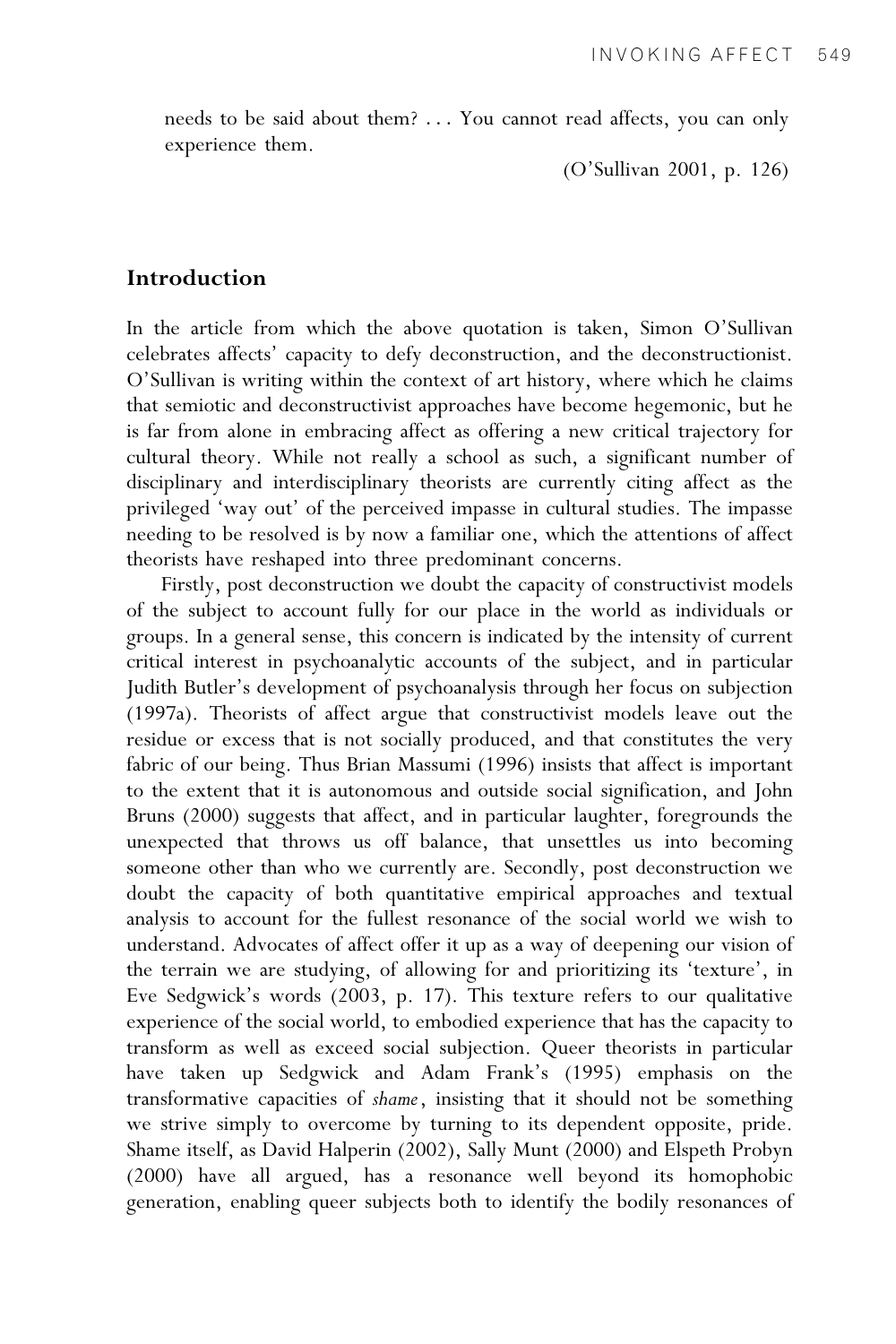a heterosexual status quo, and to create community through empathy and shared experience. Thirdly, post deconstruction we doubt that the oppositions of power/resistance or public/private can fully account for the political process. In this context, affective ties have been theorized as offering an alternative model of subject formation. In the work of Adriana Cavarero (2000), for example, how those we are closest to view us is central to our selfnarration and therefore our way of being in the world. And Michael Hardt (1999) argues that while affective labour is the hidden centre of capitalist accumulation, since it remains unremunerated yet is what bestows qualitative value, it also produces emotional connections that threaten to disrupt that accumulation. In a similar vein, and following Franz Fanon's (1952) insistence that social relations at both the macro and the micro level are based on unreasonable ties, critical race theorists argue that affect plays a role in both cementing sexed and raced relations of domination, and in providing the local investments necessary to counter those relations (e.g. Spivak 1993, Bhabha 1994, Hill Collins  $2000$ .<sup>1</sup>

The approaches I have mentioned share an interest in exploring analogue rather than digital modes of power and community, which is to say connected and relational over oppositional modes. They emphasize the unexpected, the singular, or indeed the quirky, over the generally applicable, where the latter becomes associated with the pessimism of social determinist perspectives, and the former with the hope of freedom from social constraint. In making this move, affect theorists build on the important work within feminist theory and Sociology on the pitfalls of writing the body out of theory (e.g. Shilling 1993, Grosz 1994), and offer a different world-view than the rather narrow one governed by a repressive/subversive dichotomy. The affective critique is not simply one that highlights omission, however, or one that simply stresses the devaluing of certain practices and experiences in general paradigms. For affect theorists, these exclusions matter because of their capacity to transform the world we live in, and contemporary critical theorists should ignore them at their peril.

While appreciative of a critical focus on the unusual, which is to say the non-socially-determined, not as a bid for group rights, but a bid for social transformation, I remain sceptical of what is often a theoretical celebration of affect as uniquely situated to achieve this end. This article explores my scepticism of such affective celebration through close engagement with Sedgwick's (2003) and Massumi's (2002) work on the subject. Both authors are well-respected contributors to contemporary cultural theory, and both have recently published monographs invoking affect as the way forward within that arena. For both authors it is affect's difference from social structures that means it possesses, in itself, the capacity to restructure social meaning. But both authors are thereby presented with something of a problem. As prominent cultural theorists, they cannot fail to be aware of the myriad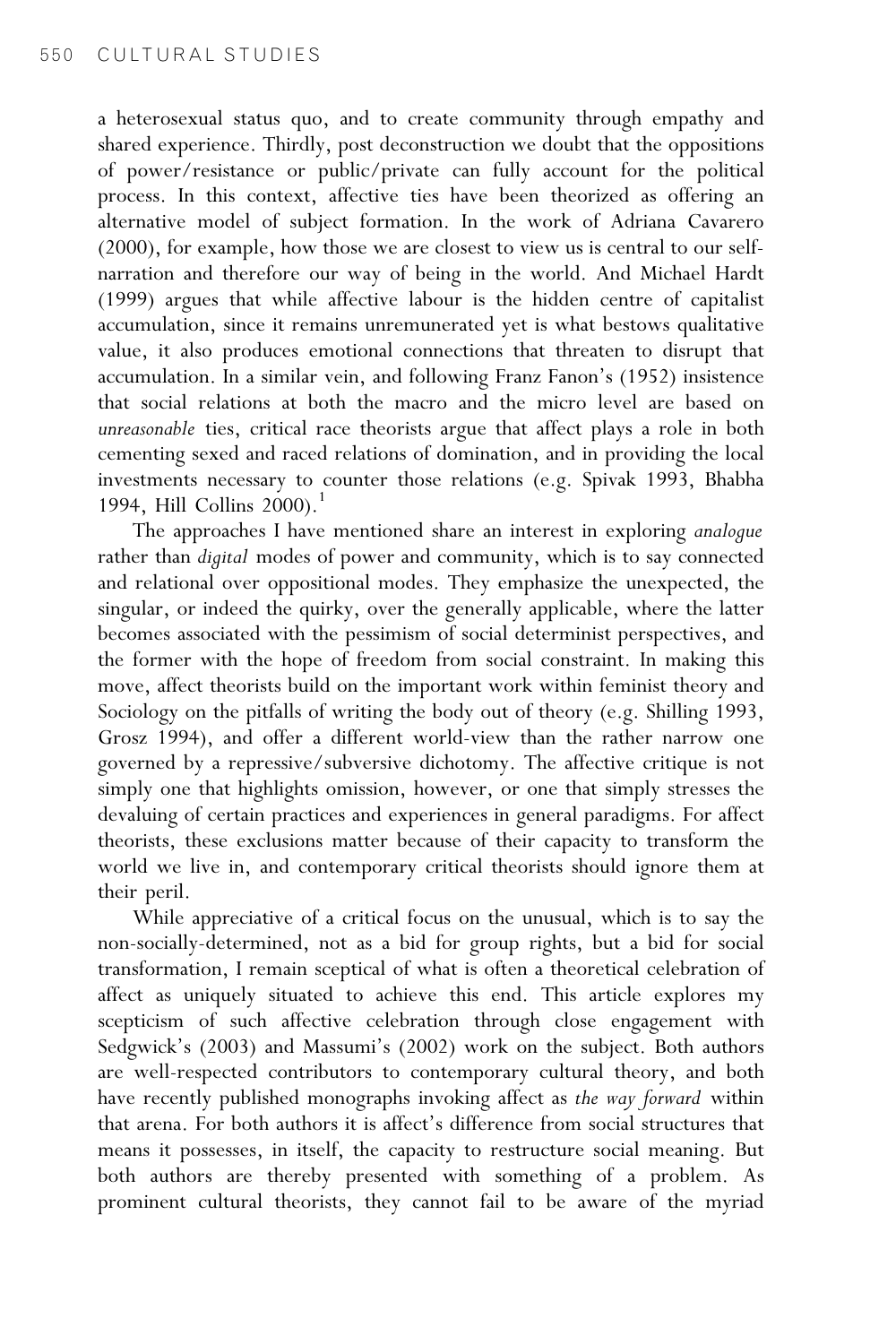ways that affect manifests precisely not as difference, but as a central mechanism of social reproduction in the most glaring ways. The delights of consumerism, feelings of belonging attending fundamentalism or fascism, to suggest just several contexts, are affective responses that strengthen rather than challenge a dominant social order (Berlant 1997). Sedgwick and Massumi do both acknowledge this characteristic of affect in their work, but do not pursue it, interested instead as they both are in that 'other affect', the good affect that undoes the bad. It is difficult to maintain such an affective dichotomy of course, particularly in light of their own professed irritation with cultural theorists' tendency to divide the world up into good and bad, repressive or subversive and so on, as I discuss in more detail below. But unfortunately neither author offers any explanation as to the relationship between these 'two kinds' of affect, which means the relationship remains dyadic.

Instead, both authors negotiate a way out of their own uncomfortable critical position by turning the question of affective freedom back onto the cultural critic, leaving it up to her or him to decide whether the direction they wish to pursue is one of the pessimism of social determinism (including bad affect) or the optimism of affective freedom (good affect). Two points come to mind at this point. Firstly, this question to the critic is hardly an open one. 'Wouldn't you rather be free?' can hardly elicit a negative response in anyone but the most hardened cultural theorist, whose hardness is indeed evidenced by that response. Secondly, as part of persuading the critic that the question is a valid one, both the ills of cultural theory to date and the restorative power of affect need to be overstated. My overarching contention in this article, then, is that while affect may be an interesting and valuable critical focus in context, it often emerges as a rhetorical device whose ultimate goal is to persuade 'paranoid theorists' into a more productive frame of mind.

### Affective territories

I began research for this article as a result of my frustration at seeing affect mentioned or celebrated but rarely fully explained as either critical tool or object. So I want to spend some time discussing what is actually meant by affect. Affect broadly refers to states of being, rather than to their manifestation or interpretation as emotions. For psychoanalysis affects are 'the qualitative expression of our drives' energy and variations' (Giardini 1999, p. 150), are what enable drives to be satisfied and what tie us to the world. Unlike drives, affects can be transferred to a range of objects in order to be satisfied (love may have many objects, for example), which makes them adaptable in a way that drives are not. So, affect can enable the satisfaction of a drive (excitement might prepare the body for the satisfaction of hunger) or interrupt it (so that disgust might interrupt that satisfaction if you were served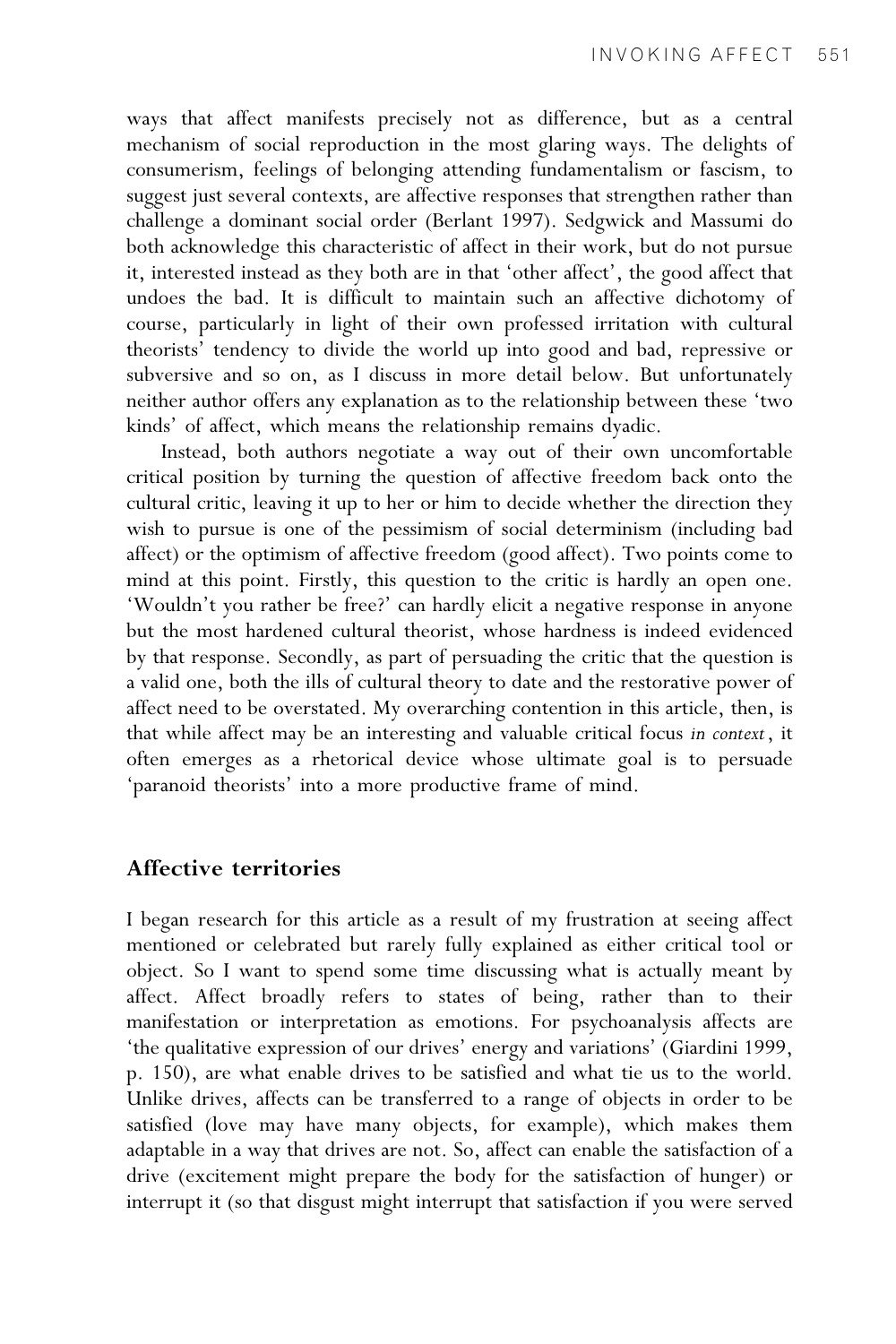a rotten egg to eat). Discontented by the way affects had been theorized only in respect to drives, the influential psychologist Silvan Tomkins (1963) was the first to suggest that they have a singularity that creates its own circuitry. Thus affects may be autotelic (love being its own reward), or insatiable (where jealousy or desire for revenge may last minutes or a lifetime). Tomkins' work suggests that affects have a complex, self-referential life that gives depth to human existence through our relations with others and with ourselves.

In terms of our relations with others, Tomkins asked us to think of the contagious nature of a yawn, smile or blush. It is transferred to others and doubles back, increasing its original intensity. Affect can thus be said to place the individual in a circuit of feeling and response, rather than opposition to others. Further, Tomkins argues that we all develop complex affect theories as a way of negotiating the social world as unique individuals. An affect theory is all of our affective experiences to date that are remembered (or better, perhaps, registered) in the moment of responding to a new situation, such that we keep 'a trace, within [our] constitution' of those experiences (Al-Saji 2000, p. 56). For Tomkins, then, affect connects us to others, and provides the individual with a way of narrating their own inner life (likes, dislikes, desires and revulsions) to themselves and others. Thus one of the main reasons affect has been taken up as the hopeful alternative to social determinism is its positioning of the individual as possessing a degree of control over their future, rather than as raw material responding rather passively to cognitive or learned phenomena.

Tomkins is joined by Gilles Deleuze to form an unlikely couple dominating the contemporary affective imaginary of cultural theory. Deleuze (1997) proposes affect as distinct from emotion, as bodily meaning that pierces social interpretation, confounding its logic, and scrambling its expectations. In contrast to Tomkins, who breaks down affect into a topography of myriad, distinct parts, Deleuze understands affect as describing the passage from one state to another, as an intensity characterized by an increase or decrease in power (1997, p. 181). Deleuze takes two examples from his reading of T. E. Lawrence's experiences in the desert to illustrate the body's capacity to interrupt social logic. In both examples, he paraphrases Lawrence's description of violent events in the desert. The first is the grisly spectacle of 'the gestures of the dying, that attempt at raising their hands that makes all the agonizing Turks ripple together, as if they had practiced the same theatrical gesture, provoking Lawrence's mad laughter' (1997, p. 123). The second is Deleuze's account of Lawrence's experience of being gang raped: 'in the midst of his tortures, an erection; even in the state of sludge, there are convulsions that jolt the body' (1997: 123). For Deleuze, both instances index the unpredictable autonomy of the body's encounter with the event, its shattering ability to go its own way. In Deleuze's account, Lawrence does experience shame, but not in alignment with social prohibition, rather as a judgement on his body's response to rape: it is his erection that gives rise to shame. For Deleuze, one cannot do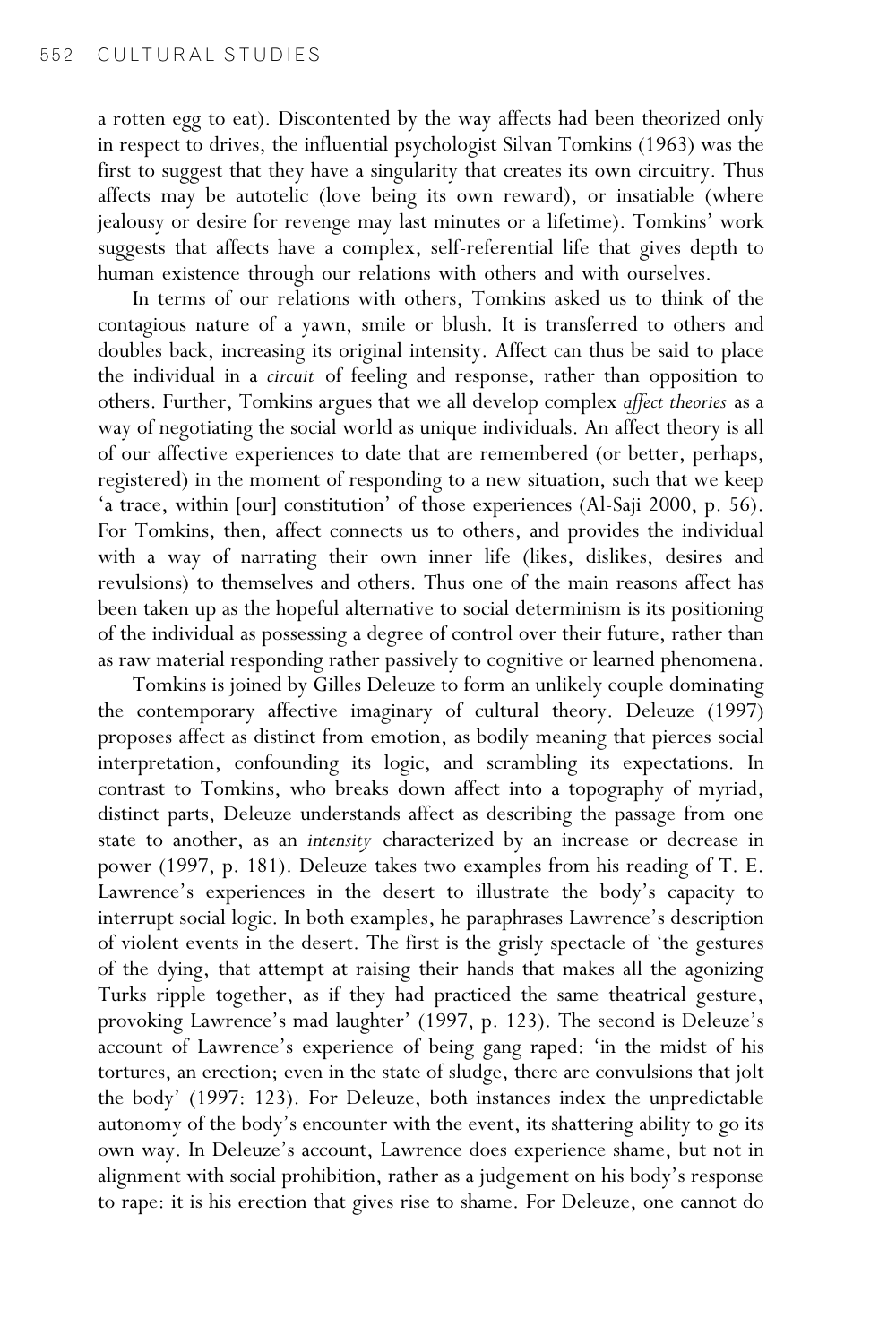justice to Lawrence's unruly body by reducing it to its social organization. To do so would be to miss the dramatic significance of the body's own asocial trace. Instead, Deleuze proposes a cartographic approach to the body and its affects where the critical focus is on bodily displacement, the movement between bodily states that is its intensity (1997, p. 63), its refrain. For many theorists of affect Deleuze's approach provides insight into thinking through the body in a non-essentialist way that remains faithful to many different levels and modes of bodily experience (e.g. Spinks 2001). As inheritors of this affective legacy, contemporary critical theorists tend to prefer either Tomkins' pragmatism or Deleuze's imaginative flights.

Eve Sedgwick's new work takes up Tomkins' suggestion that a focus on affect sidesteps a myopic attention to structural prohibition. While Tomkins is concerned with differentiating affect from drives, however, Sedgwick is interested in using affect theory to challenge what Probyn calls 'the twinned problematics of discipline or transgression' (2000, p. 13), which anchor poststructuralist critical inquiry. Sedgwick believes that the central problem facing Theory today is its own critical paranoia, where the project of a poststructuralist critical imaginary has become reduced to the search for, and deadening (re)discovery of, prohibition everywhere: prohibition where it appeared there was freedom, prohibition in a space we had not, until now, thought to look. Sedgwick argues that such paranoia makes cultural investigation protectionist instead of expansive, as theorists ward off other critical imaginaries as duped unless they too come to the same conspiratorial conclusions, unless they too find violence where there had appeared to be possibility (2003, pp. 123-51). For Sedgwick such a 'hermeneutics of suspicion and exposure' that is at once smug and sour, is not merely an unattractive trait in a critical theorist, it also makes her or him ill equipped for analysing contemporary social formations 'in which visibility itself constitutes much of the violence' (2003, p. 140). In current global contexts where violence is anything but hidden, is disconcertingly proud rather than covert, Sedgwick asks 'what use is paranoid theory?' Part of what makes critical theory so uninventive for Sedgwick is its privileging of the epistemological, since a relentless attention to the structures of truth and knowledge obscures our experience of those structures. She advocates instead a reparative return to the ontological and intersubjective, to the surprising and enlivening texture of individuality and community (2003, p. 17). Again following Tomkins, Sedgwick rather provocatively invites us to consider affect as the key to that texture, because of its capacity to link us creatively to others. I say provocatively, because throughout her text, Sedgwick acknowledges that our learned instinct as cultural theorists is to reject Tomkins for his insistence on affect as innate. Indeed, this is precisely Sedgwick's challenge  $-$  do cultural theorists shy away from affect  $\partial$  la Tomkins for any other reasons than its essentialism? For Sedgwick, if the answer is 'no', as she assumes it is, the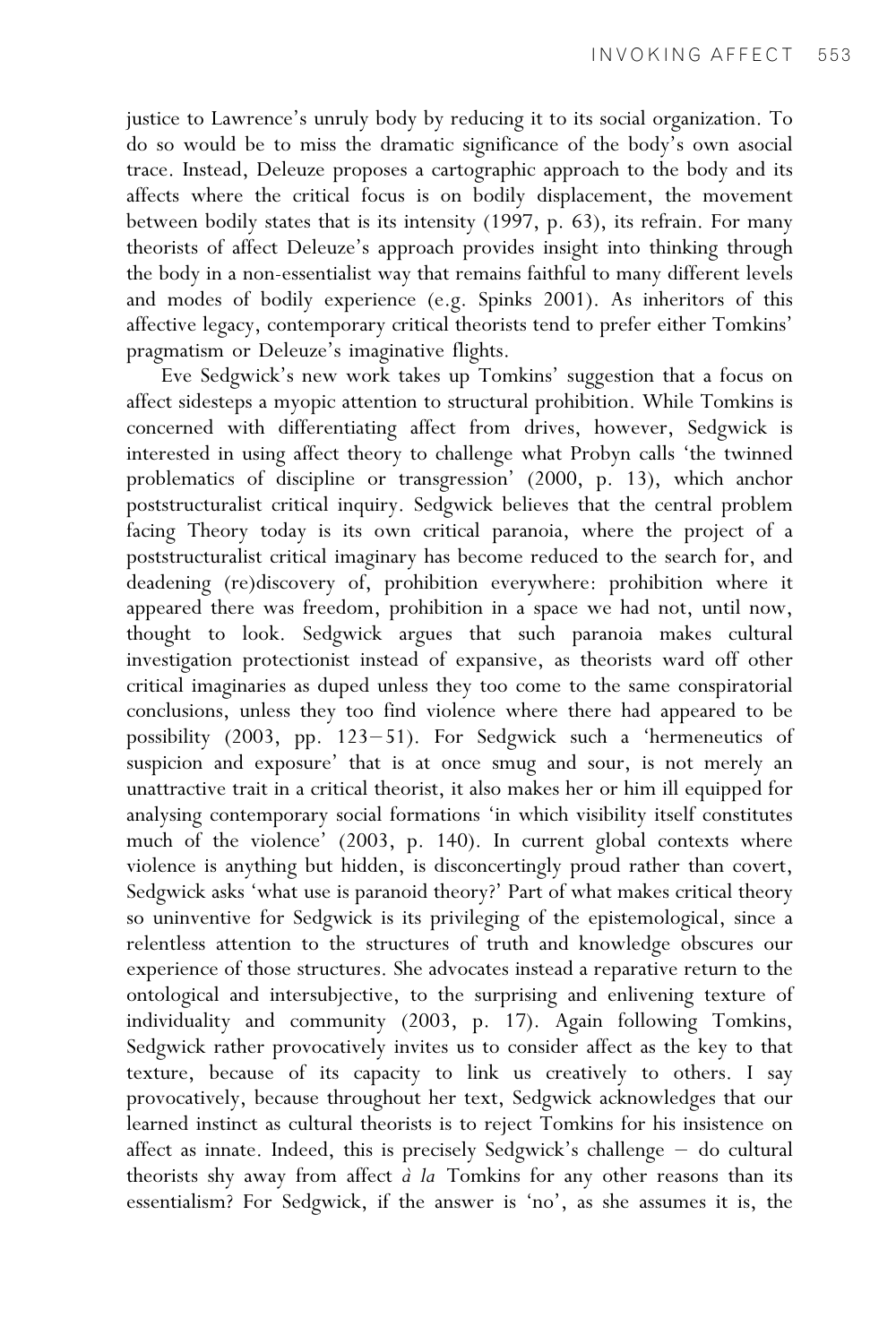rejection of Tomkins' model is itself evidence of paranoid cultural theorists' characteristic disposal of both baby and bathwater.

Brian Massumi similarly intervenes in the contemporary terrain of cultural theory to propose affect as a new way out of the pernicious reign of signification that dominates the field. Mirroring Sedgwick, Massumi's irritation is chiefly reserved for the cultural theorist whose ability for 'critical thinking' has become reduced to identifying points on a stable map of the always already known (Massumi 2002, p. 12). Interpretation through the overlaying of this map can only capture certain moments and certain experiences, which will invariably reflect the framework they are interpreted through. For Massumi, such critical impoverishment means that cultural theorists consistently miss both the matter of bodies and, since his framework is Deleuzian rather than Tomkinsian, the unceasing movement that constitutes the process of becoming. And without this investment in movement between states and bodies, Massumi asks, how do we account for let alone encourage, change (2002, p. 3)? Affect attracts Massumi, then, since it is part of a different order of experience to the epistemological (as defined by Sedgwick): it is 'the unassimilable' (2002, p. 3). His point is that in order to study the unknowable, cultural theorists will have to abandon the certainty that has come to characterize the field.

What is clear then, is that Sedgwick and Massumi emerge as champions of affect in a more general context of the critique of what is usually understood as the 'cultural turn'. The particular form of these arguments is often disciplinespecific, but what all critiques share is a lamenting of the turn to language represented by poststructuralism. Within the context I am most familiar with, of feminist debate, this turn to language is usually critiqued for one of two reasons that are somewhat at odds with one another. The first laments the increasing theoretical abstraction of feminist writing, associating it with an increase in professionalization and a concomitant decrease in political accountability (Gubar 1998, Stanley and Wise 2000, Jackson 2001). Poststructuralist feminist writing is often aggressively damned for its inaccessibility, and for its perceived lack of attention to what is often invoked as 'the material'. These arguments have been raging within feminist academic and political contexts for a long time, but cross over into more mainstream critical terrain through the debates between Judith Butler and Nancy Fraser in the late 1990s (Butler 1997b, Fraser 1997). In the second critique of the 'cultural turn' within feminism, poststructuralism is understood in contrast to have over-emphasized power-relations and their framing of both what we do and who we are, to the extent that there appears to be no hope of liberation. We are effectively caught in culture. Critics viewing poststructuralism in this way advocate not a material return but an ontological one, a revaluing of individual difference and capacity for change over time (Prosser 1998, Mitchell 2000). A number of theorists - most notably, perhaps, Rosi Braidotti (2002) -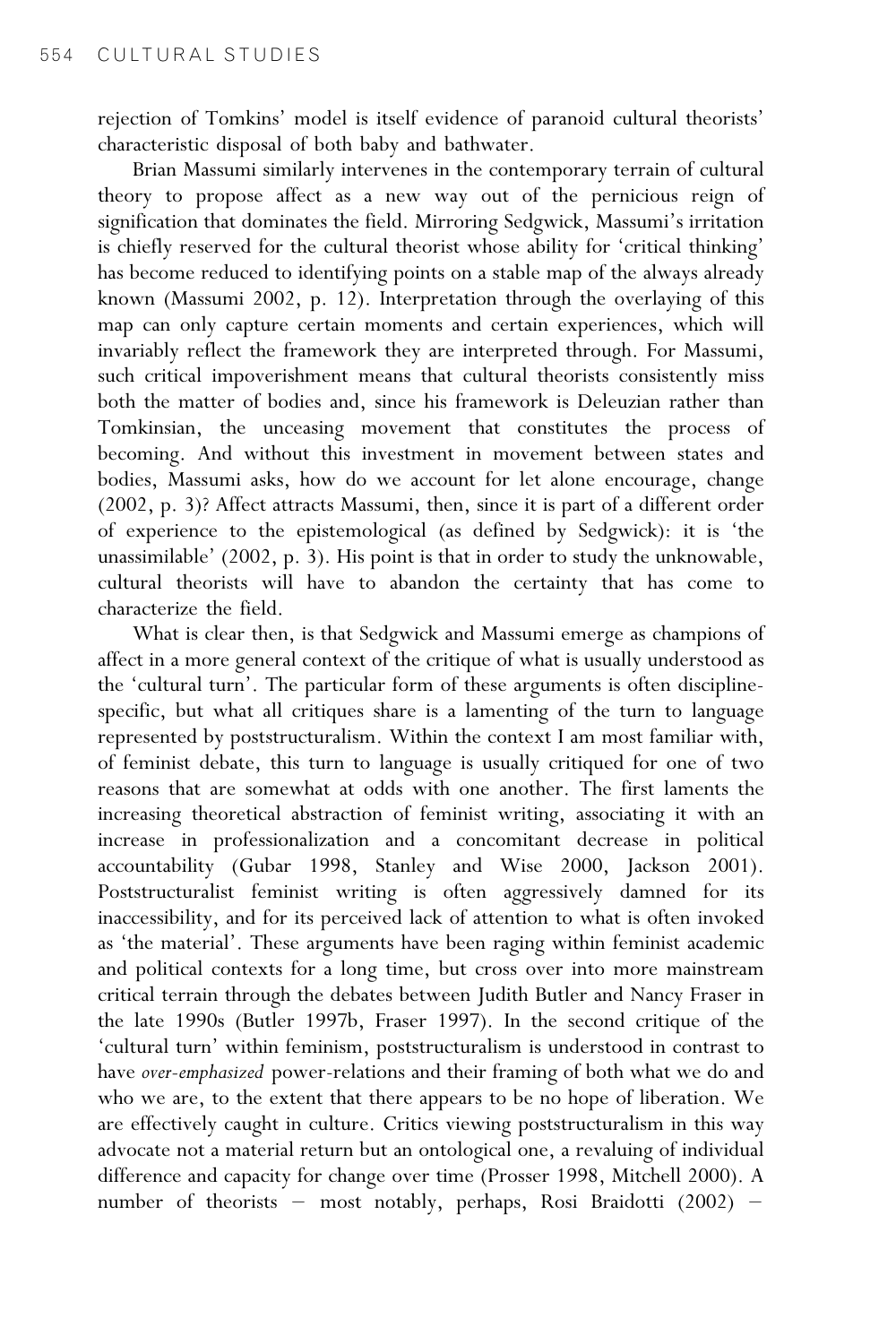combine these two critiques in their focus on the lived materiality of bodies. Sedgwick and Massumi's interest in affect must therefore be seen within the context of broader challenges to poststructuralist approaches to language, power and subjectivity, and particularly in line with the second trajectory detailed here.

### Critical chronologies

The critical narrative laid out above is not simply an abstract one; it takes material form in academic and institutional contexts. In my own institutional context, where I teach graduate students gender studies, the narrative is precisely borne out. Each year it seems students grapple with poststructuralist approaches only to return to the question of how this turn to language is political. As with both critiques presented above, students identify the political in an empirically available real world or in the body. Instead of deconstruction, students are finding themselves drawn to social policy, development theory and practice, or to psychoanalytic or affective approaches that reframe questions of sexual and racial difference. What is of interest here, however, and challenges a simple acceptance of this critical narrative, is that too frequently such material or ontological judgement is made on the basis of  $secondary reading - that rejects poststructuralism as entirely rarefied and$ apolitical  $-$  not primary reading. This is of course a familiar pattern. As a masters student in women's studies in the early 1990s my secondary reading convinced me of the essentialist ills of early second wave Western feminist texts, most of which I did not read until much later. That lack of direct textual engagement did not stop me writing damning critiques of an 'earlier generation' of feminists, however, and nor did it stop that work being published, because this view was a generally held one. Opinion of what became crudely termed 1970s feminism has begun to shift, in part because of an insistence that a decade of proliferating feminist texts and political action cannot be represented by the handful of theorists most commonly cited as essentialist (Stacey 1997, Graham et al. 2002). But my argument here is not that these 'earlier generation' are beyond critique, or innocent of essentialism or abstraction in turn, but that a narrative that posits a contemporary critical break with their characteristics has a vested interest in reading for generality instead of complexity. In my own, and my students' cases, such narratives mitigate against careful critical reading, tend to the dismissive, and celebrate 'the new' as untouched by whatever we find ourselves currently transcending. In the search for 'the new' that bears no resemblance to the past, the identifying features of that past are inevitably overstated, and the claims for that new embellished in ways that must at the very least fall short of rigorous.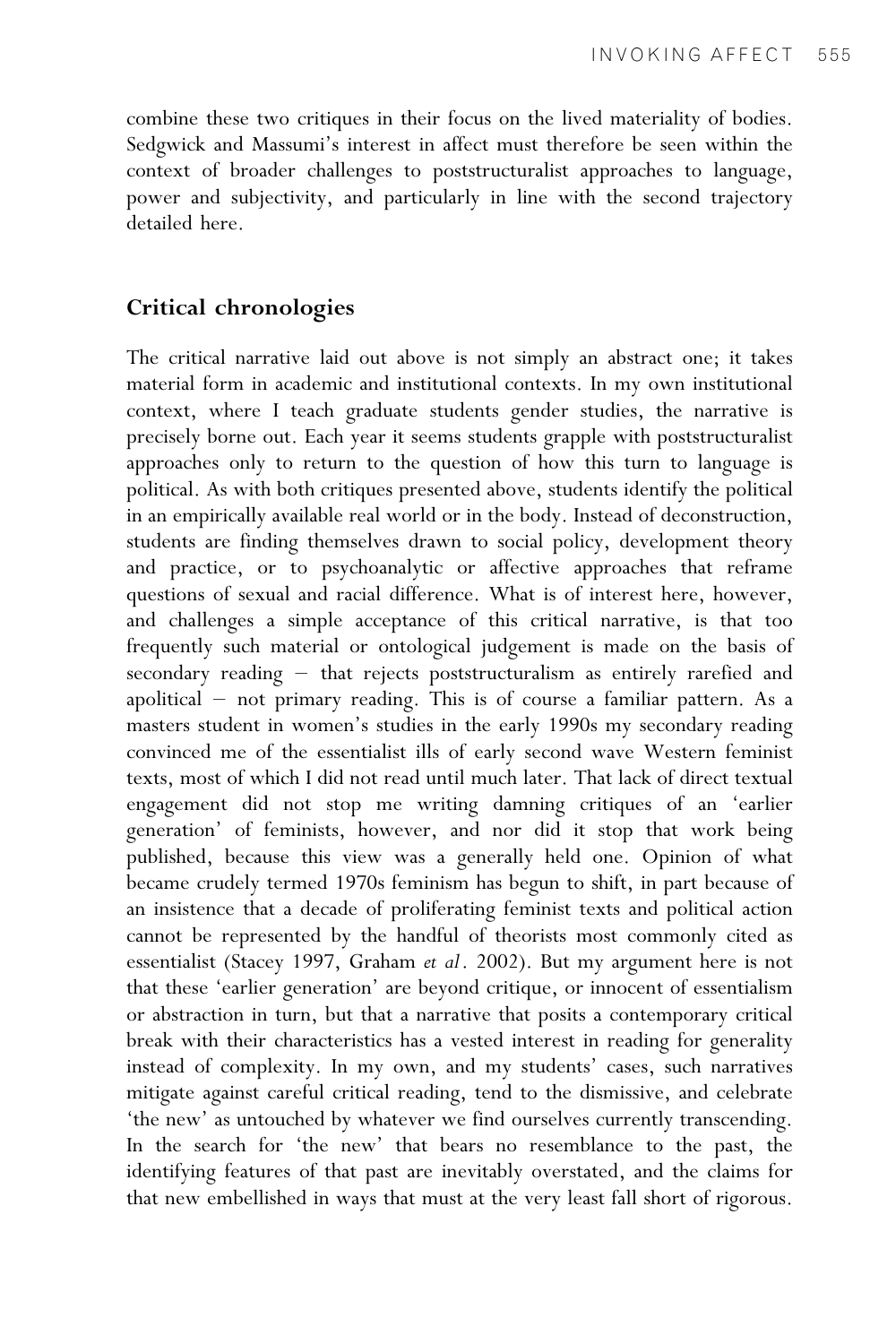In positing affect as the critical new for the noughts, both Sedgwick and Massumi invariably overstate the problems of poststructuralism, as well as and in order to herald affect's unique capacity to resolve contemporary critical dilemmas, much as advocates of poststructuralism overstated the ills of the seventies and early eighties. In Touching Feeling, the weight of Sedgwick's dismissal of poststructuralist epistemology is carried by her reading of only two texts: Judith Butler's Gender Trouble and D. A. Miller's The Novel and the Police. Published in 1990 and 1988 respectively, despite the fact that both arguments are ones that their authors have subsequently developed in different directions. It seems odd to rest the case for needing new theoretical frameworks on texts that have already prompted just such revisions from their authors, and indeed that are either side of fifteen years old. Surely if the need for affect is so urgently felt, the problem could be found in more contemporary texts? Massumi's dismissal of cultural theory rests on more slender evidence still. At no point in Parables For the Virtual does Massumi engage directly with any of the theorists responsible for what he insists is theory's terrible state of critical affairs, although the scattered but persistent references to 'performance' could be taken as similarly implicating Butler. Instead of critical dialogue, Massumi persuades his reader of the need for restorative attention to affect by positioning him or her as a co-conspirator who already knows what the problems of cultural theory are but just needs a little coaxing. Rather than tracing the thinking of particular authors, Massumi objectifies critical thinking, referring to it in the third person throughout. The following passage is typical:

Critical thinking disavows its own inventiveness as much as possible. Because it sees itself as uncovering something it desires to subtract from the world, it clings to a basically descriptive and justificatory modus operandi. However strenuously it might debunk concepts like 'representation,' it carries on as if it mirrored something outside of itself and with which it had no complicity, no unmediated processual involvement, and thus could justifiably oppose.

(2002, p. 12)

'Critical thinking' is unreflexive, childish, stubborn, arrogant and, as suggested, unauthored. Presumably, the reader can be expected to want to be an adult, for who among us would want to 'cling to a ... descriptive ... modus operandi', let alone 'disavow[... our] own inventiveness'. Our rejection of such juvenile attachment to the theoretical status quo is in the end all just part of growing up. As the wise father, Massumi counsels that this has 'nothing to do with morals or moralizing. [It is] just pragmatic' (2002, p. 13). In both Sedgwick and Massumi, I want to stress that these citation issues are more than simply omission. They construct a critical history at the same time as they dismiss it. Positing affect as a 'way out' requires that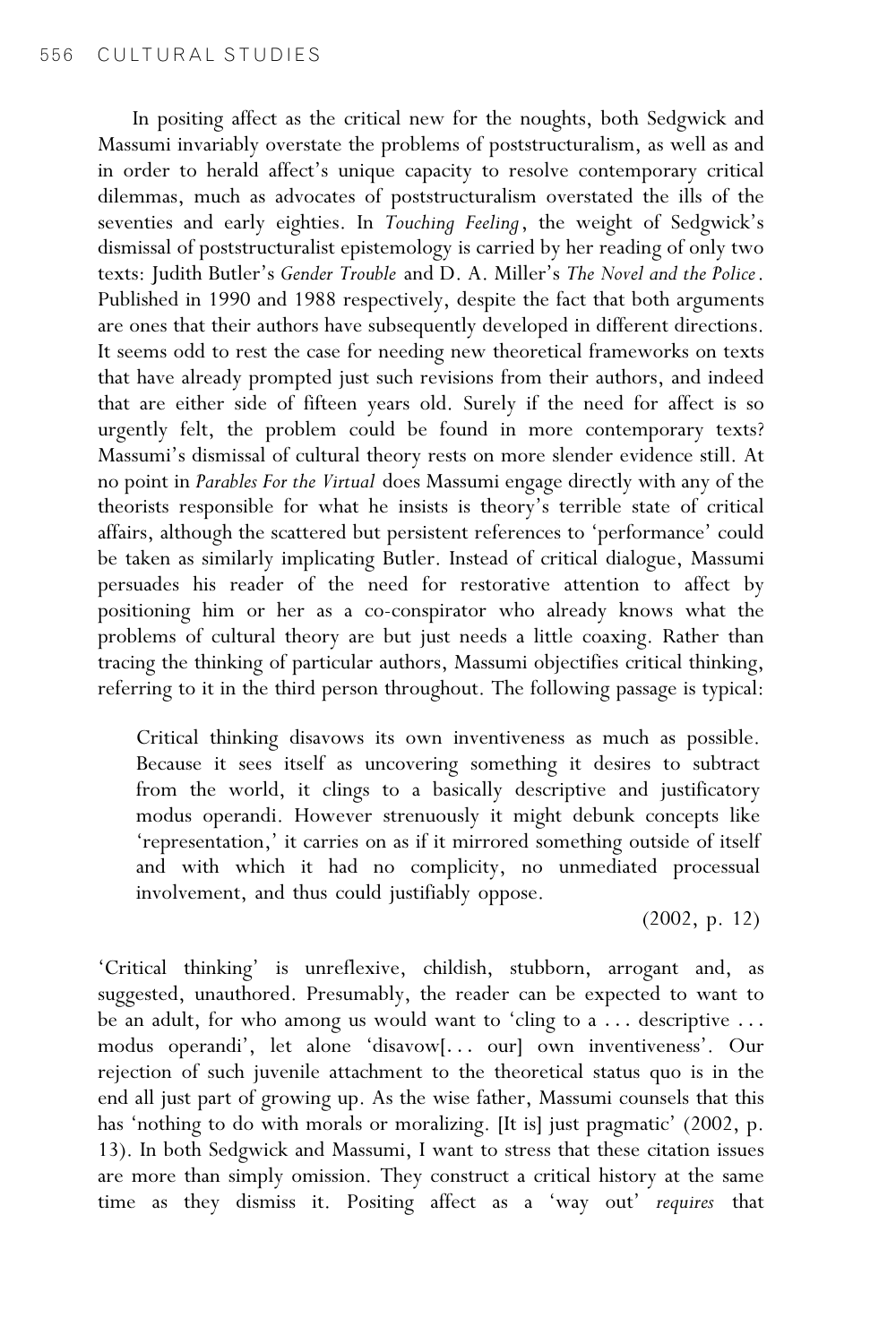poststructuralist epistemology have ignored embodiment, investment and emotion, and that the academic reader recognize their own prior complicity and current boredom with Theory's straight-jacketing of thought.

If poststructuralist epistemology is the problem, it is perhaps not enormously surprising that a post-deconstructivist ontology is offered as the solution. Both Sedgwick and Massumi progress from asserting the absolutely flawed nature of epistemology to insisting on the unequivocal good of ontology. For Sedgwick, it is self-evidently horrific that critical thought is dominated by epistemological approaches that consider 'the quality of affect ... of [no] more consequence than the color of the airplane used to speed a person to a destination' (2003, p. 18). This horror underwrites her conviction that only a turn to ontology can redress the over-emphasis of truth and knowledge at the expense of individual experience. In Massumi, signification is (passive) death, and ontology is (active) life. Even where theorists stress multiplicity of social location, for Massumi (2002, p. 3) this continues to fix difference: 'The sites, it is true, are multiple. But aren't they still combinatorial permutations on an overarching definitional framework?' While all social meaning is already fully known, already '[nothing] more than a local embodiment of ideology' (2002, p. 3), ontology on the other hand heroically carries the very difference that ideology, and cultural theory, would minimize or ignore (2002, p. 5). The epistemological past is grey, flat and predictable, the ontological future is bright, many-faceted and surprising. That future could be ours too (again, who would not want it to be?), if ... and only if ... we break free of our paranoid attachment to unfreedom and turn towards the possibilities offered by feeling. It may seem perverse to resist, but as with the issues of citation discussed above, the 'problem of epistemology' only materializes in the moment that it is chronologically and intellectually separated from ontology. Ontology thus resolves the problem its advocates invent.

Both authors' chronologies of the past and future of critical theory need to ignore the range of poststructuralist work that does not follow this pattern; epistemological work that is neither poststructuralist, nor opposed to consideration of ontology. As neither theorist can afford to acknowledge, there is a vast range of epistemological work that attends to emotional investments, political connectivity and the possibility of change. To briefly trace one example, feminist standpoint epistemology might be said to constitute an established body of inquiry into the relationship between the ontological, epistemological and transformative. Feminist standpoint is a useful example in considering the turn to affect because its genealogical resonances echo back and forth across the last few decades, countering an affective chronology whose advocates prioritize grand shifts in ways that promote rather than caution against generalization. In standpoint, epistemology and ontology are never separated and opposed, and its key proponents range across Marxist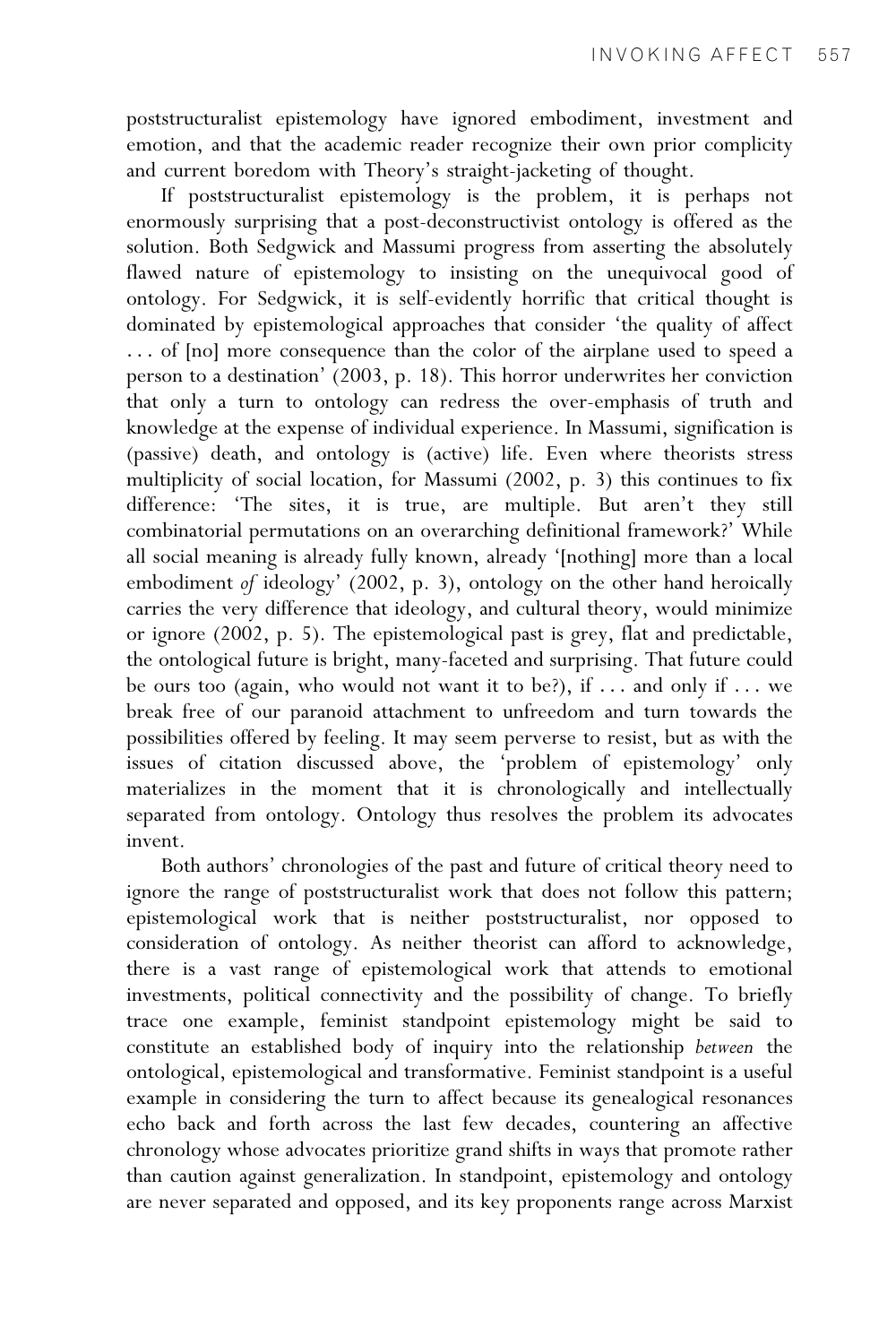feminism, critical race theory, sexual difference theory, as well as poststructuralism (Harding 1986, Haraway 1991, Braidotti 1994, Hartsock 1999, Hill Collins 2000). In addition, all feminist standpoint work, while enormously divergent, does share the following: firstly, a commitment to political accountability, community and the importance of positive affect for both belonging and change. Secondly, against paranoia, all the feminist standpoint work I can think of posits a different, historical and community validated standard of evidence for the knowledges that it wishes to produce. Or, to take a different tack, postcolonial theorists, among others, have attended to the ways that marginal social location is not simply 'precoded into the ideological master structure' as Massumi (2002, p. 3) suggests. Such theorists have argued that to be marginal in relation to the dominant is to inhabit ambivalence, not simply additive or oppositional multiplicity (Fanon 1952, Said 1979, Bhabha 1994, Kandyoti 1994, Spivak 1999). To be 'other' is not only to be the object of another's gaze within the dominant; it also precipitates community that is historically resonant, that draws on and creates alternative signification of the same actions and events. Thus, social difference is not only opposite, but knowing and inflecting, and the social world is always crosscut with fissures that have a social and political history that signifies otherwise.

When I first read both Massumi and Sedgwick on affect, I was genuinely confused. Both theorists are of course familiar with the kind of work on epistemology or signification that does not reduce experience to a place on a grid of immutable power relations. Sedgwick herself paradigmatically complicated questions of knowledge and the subject formed by its perverse logics in Epistemology of the Closet (1990) and refused to reduce what one could call queer standpoint to a fixed position on a homophobic map. But in fact this failure to attend to the fault lines in a chronology charting cultural theory's progressive myopia is central to the positioning of affect as panacea for Theory's hypochondria. Such broad oversights and lack of citational evidence, if not deliberate, are a least necessary to both authors' critical location in their work on affect. Only through these 'oversights' can non-paranoid theory belong to the future rather than to the present and past. A reader could well respond that some oversight and generalization is inevitable in the development of new critical trajectories, and that if Massumi and Sedgwick are wrong in some respects, they are also right in others. But what is overlooked in this particular authorship of history is instructive. It is consistently theory written from the margins (I just mentioned standpoint and postcolonial theory here) that refuses both dominant prescription and simple oppositional location, and values continuity of difference over time. To refuse to cite in order to dismiss, it is politically invested perspectives of difference, rather than abstract epistemologists who disappear from the critical record. I would argue then that affect theorists' error lies in the evacuation of this theoretical and political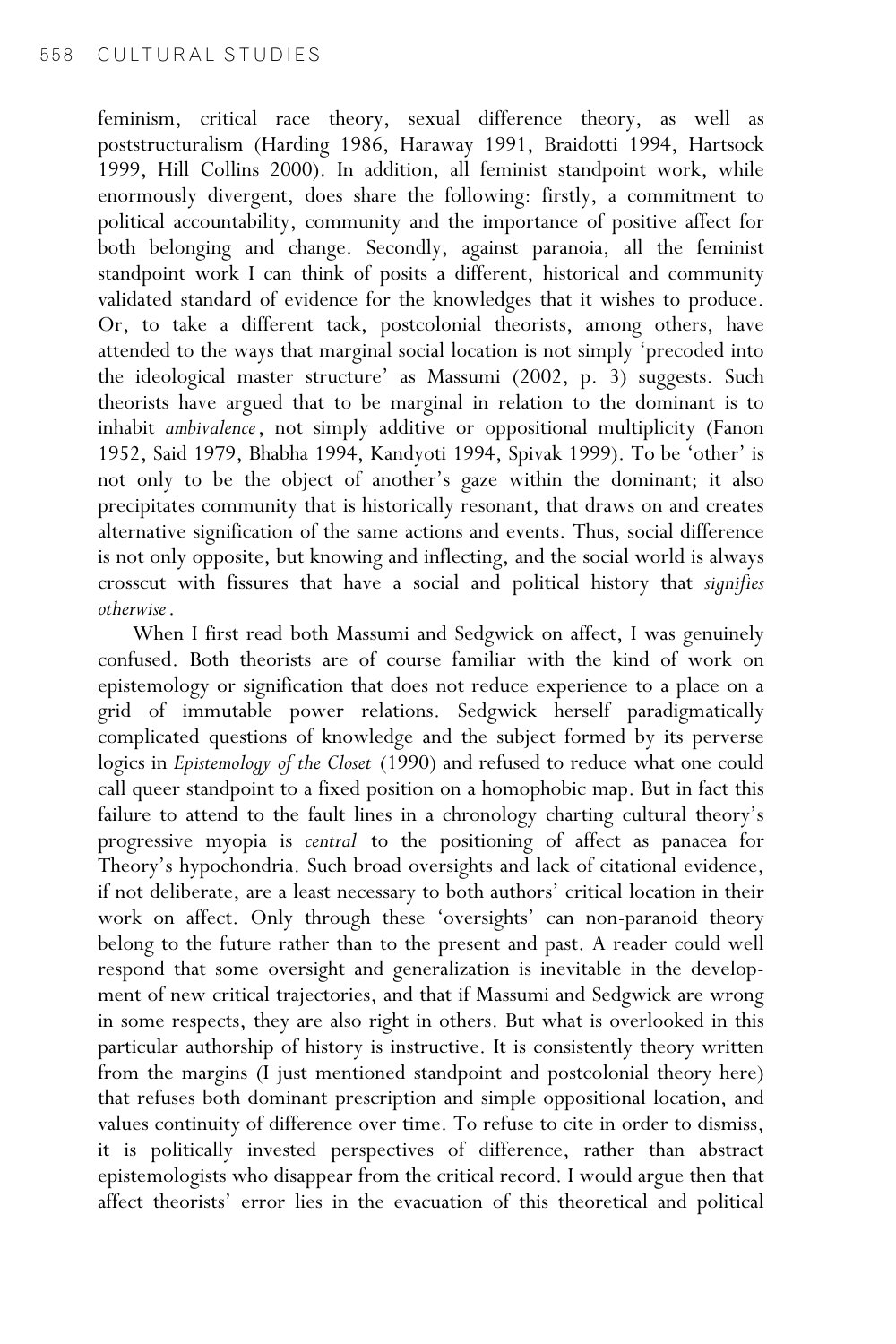complexity from critical theory's development; but this 'error' is precisely what allows complexity to be hijacked for recuperation in the future.

#### Affective freedoms

As contemporary cultural theorists, both Sedgwick and Massumi know that they cannot simply propose a return to ontological certainty in order to alleviate the epistemological myopia they identify. For the critical chronology I have been indicating to remain intact, affect must be both post biological essentialism and post-epistemology. In this vein, Sedgwick and Massumi use the notion of affect as free and autonomous respectively, to persuade cultural theorists of the value of the untrammeled ontological. Sedgwick's 'reparative return' to the singularity of the ontological hinges on her argument that affect is free from the constraints of both drives and social meaning. Following Tomkins, Sedgwick (2003, p. 19) asserts that 'affects can be, and are, attached to things, people, ideas, sensations, relations, activities, ambitions, institutions, and any number of other things, including other affects. Thus one can be excited by anger, disgusted by shame, or surprised by joy'. On the one hand, then, attention to affect will always be attention to everyday experience rather than macro abstractions, and even more importantly for Sedgwick, affective attachments will be unpredictable. Since affect is a 'free radical' that can attach itself to anything, and since we create associations between feelings and contexts that are unpredictable, 'anyone's character ... is ... a record of the highly individual histories by which ... fleeting emotion ... has instituted far more durable, structured changes' (2003, p. 62) in the self and in relationships. Sedgwick's conclusion is that to collect these records would be a cure of sorts for critical paranoia, creating both a different archive of experience as well as a different theoretical paradigm. This freedom of affect combines with its contagious nature, resulting in what Sedgwick understands as its capacity to transform the self in relation to others.

It is certainly true that affect attaches all over the place. As Sedgwick suggests, it is hard to think of an arena of life that is not suffused with affect. However, there is a slippage here, too. Affect's freedom of attachment, its ability to attach to any object, becomes evidence, for Sedgwick, of our critical freedom, should we but attend to its unfolding drama. For affective freedom to equal critical freedom Sedgwick must insist that affect attaches randomly to any object, despite the fact that even for her guide, Silvan Tomkins, affective attachment frequently serves to satisfy drives or social norms. Sedgwick's argument (2002, p. 19) is that because affect can be surprising in its attachments, as cultural theorists we have a duty to attend to the patterns and effects of such surprise, rather than to the social frameworks that we already know. The critique of Sedgwick's insistence here takes two directions: firstly,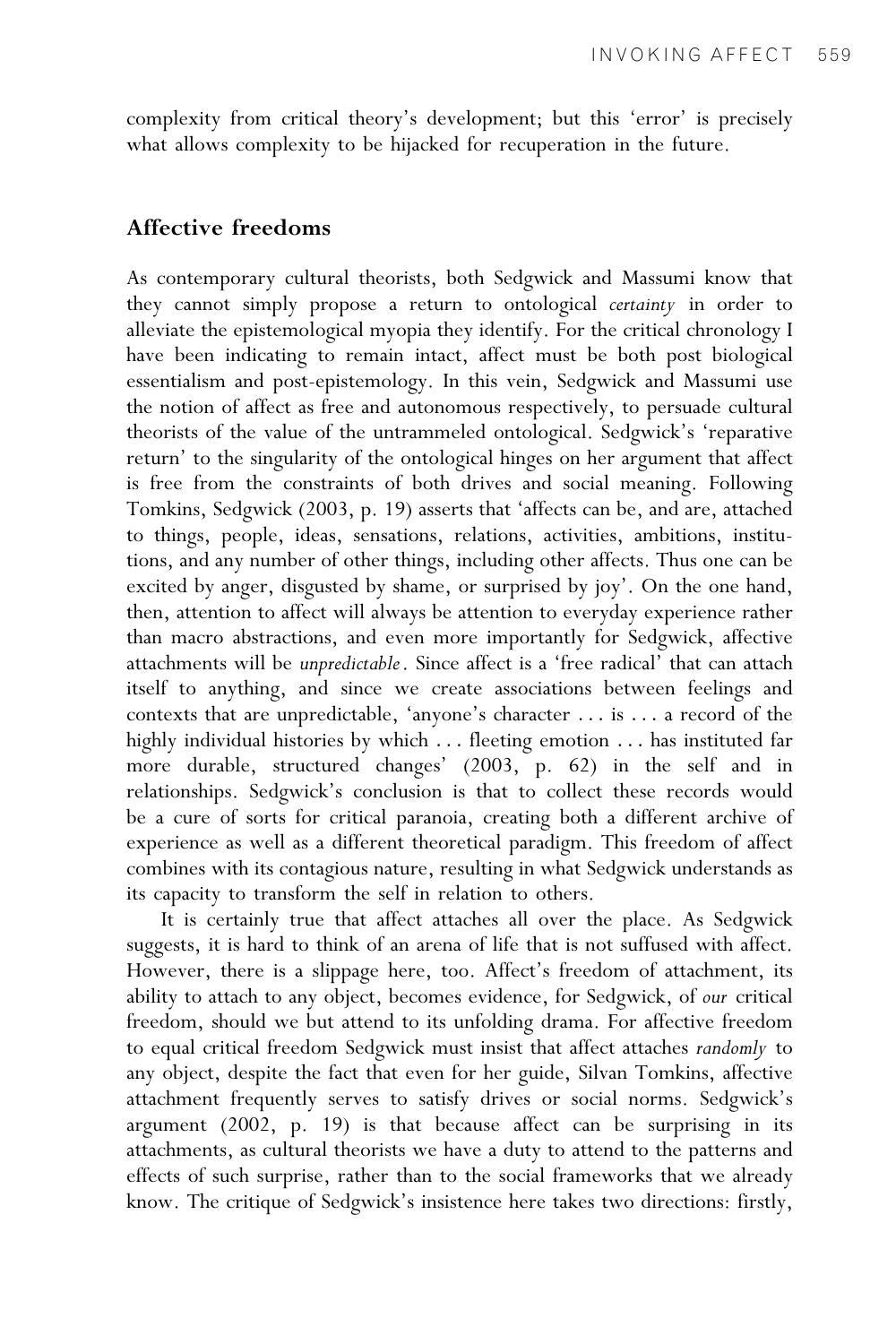what might still be gained by a (healthy?) critical paranoia in tracing affect; and secondly, which critics are able to turn their location into such celebratory responsibility?

Let us pursue the example of disgust-shame that Sedgwick takes as exemplary of affective freedom. It attaches itself to many different objects, and can arise unexpectedly in relation to an object previously favoured. Yet, it is clear that there are certain things that unquestionably authenticate disgust as response in human beings in the first place. In a scene from The Negative Affects, Tomkins suggests that we learn disgust as a primary negative affect when a parent smells our faeces and reacts with the affect disgust-contempt:

It may be that the anal character, whose primary affect is disgust, is an anal character because humans are innately disgusted by the odor of their feces. If the human feces were not innately disgusting, however, it would still be relatively easy to teach the child to be disgusted by his own feces, by identification with the parent who lifted his lip and drew his head away from the child's feces.

(1963, p. 132)

Tomkins continues the story: the child realizes that it is him that the parent is disgusted with and through identification with the parent, he becomes ashamed of himself. So the child finds other objects to be disgusted of, the better to reduce the likelihood of shame doubling back on him. But the possibility of shit not being recoiled from if it were not innately disgusting, is only imagined momentarily in this passage to be summarily dismissed by the insistence that 'it would still be relatively easy' to teach this disgust anyway. Disgust at shit is thus either innate or inevitable  $-$  its randomness resides only in which object its displacement will settle on. The scene is profoundly homosocial in that it is the father's recoil from the son here (all Tomkins' children are little 'heroes') that forms the pedagogic site. A father teaches his son by example that his inevitable recoil from shit is natural. Indeed Tomkins' book of negative affect is bursting with children whose affective responses are bound by the early contexts in which they learn the codes and practices of gender and sexuality. In Tomkins' shame-filled world, boys are instructed specifically not to cry like girls, mumble, gesticulate when speaking, demonstrate enthusiasm in public or eat like birds; in ways that suggest that no matter how expansive our capacity to substitute objects of disgust at a later date, the primary affect these refer to is either learned  $-$  or if innate, reinforced  $-$  in heteronormative scenes (Berlant 1997). My point here is not that Sedgwick misses the heteronormative regulation of affect, but that her awareness of this inattention is central to how her affective logic functions. This logic is governed by three phrases: a. Of course shame can be normative, but it can also be transformative; b. Shouldn't we attend to those transformative possibilities over and above normative ones? c. It is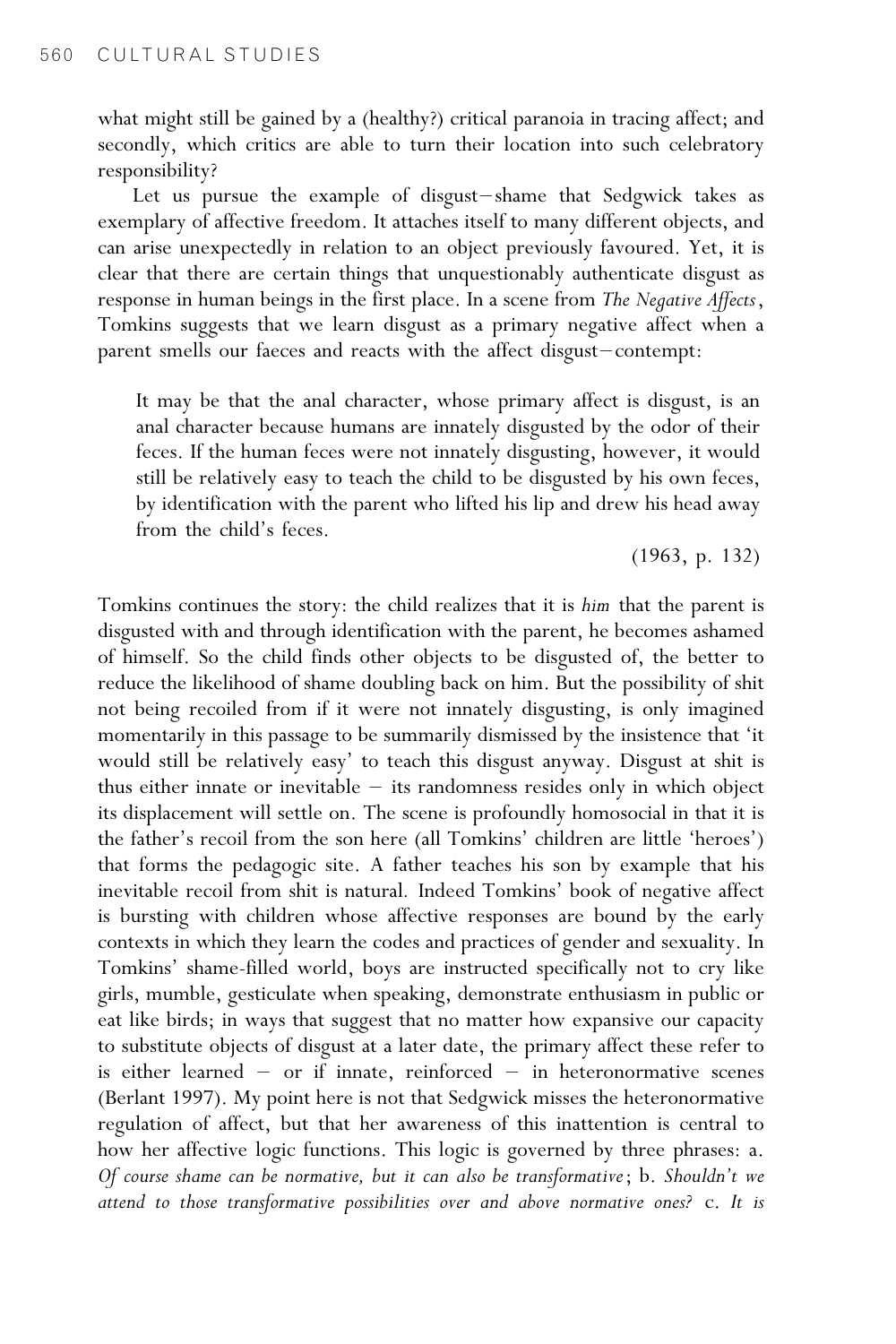simply churlish to make a fuss. This grammar only works because of our prior knowledge of Sedgwick's work in a central rather than passing way  $-$  we can trust that Sedgwick of all theorists has already factored power into the equation. Thus in our own expectations, as in the critical chronology discussed in the previous section, power belongs to the past, to the already dealt with, allowing the future to emerge as the epoch of individual difference.

Against this teleology of old power versus new freedom of choice I want to continue by suggesting that only for certain subjects can affect be thought of as attaching in an open way; others are so over-associated with affect that they themselves are the object of affective transfer. In this vein, Jennifer Biddle (1997, p. 231) insists that in matters of sexuality it is the woman who carries the shame of gendered impropriety, and marks its limits: 'It is, after all, the prostitute who is shameless, but the gentleman, let us not forget, who is discreet'. Such transferred affective attachments do not only pertain to gender and sexuality, but also suffuse critical accounts of the process of affective racialization. I am thinking here of Franz Fanon and Audre Lorde's often cited descriptions of other people's affective response to their blackness. Fanon remembers:

My body was given to me sprawled out, distorted, recoloured, clad in mourning in that white winter day. The Negro is an animal, the Negro is bad, the Negro is mean, the Negro is ugly; look, a nigger, it's cold, the nigger is shivering, the nigger is shivering because he is cold, the little boy is trembling because he is afraid of the nigger, the nigger is shivering with cold, that cold that goes through your bones, the handsome little boy is trembling because he thinks that the nigger is quivering with rage, the little white boy throws himself into his mother's arms: Mama, the nigger's going to eat me up.

(1952, p. 80)

While the white boy's fear, learned within a racist familial and social order, can attach to an unknown black object, Fanon's body is precisely not his own, but is 'sprawled out' and 'distorted', presented to him via the white boy's affective response. Lorde similarly recalls her realization that it is her body that is disgusting to a white woman sitting next to her on the bus:

When I look up the woman is still staring at me, her nose holes and eyes huge. And suddenly I realise that there is nothing crawling up the seat between us; it is me she doesn't want her coat to touch. The fur brushes past my face as she stands with a shudder and holds on to a strap in the speeding train ... Something's going on here I do not understand, but I will never forget it. Her eyes. The flared nostrils. The hate.

 $(1984, pp. 147-8)$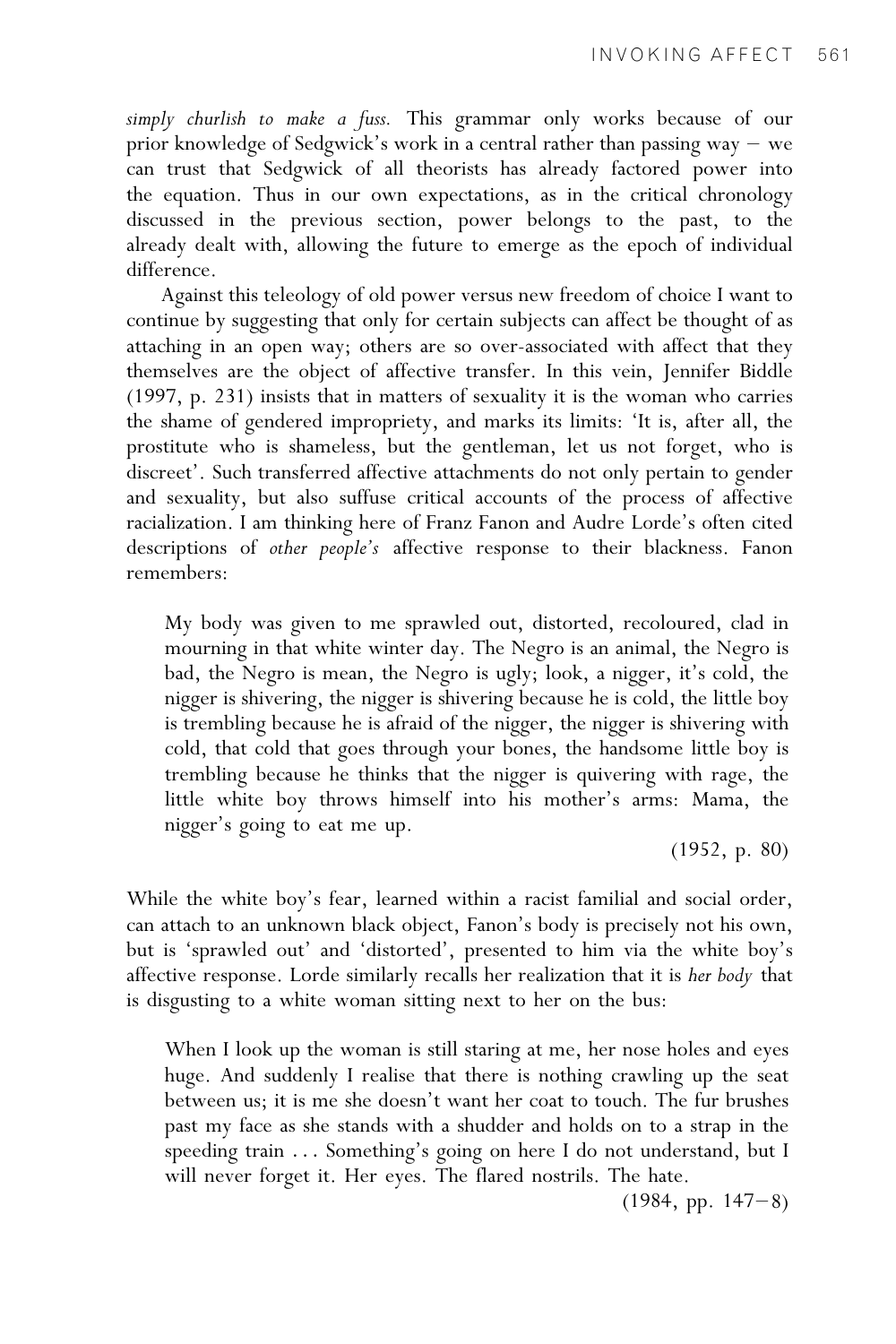In discussing the same passage, Sara Ahmed argues that affect thus places bodies in spatial relation along racially defined lines  $(2000, p. 85-6)$ . In both of these examples, it is the black body that carries the weight of, and is suffused with, racial affect, as it is the female body that carries the burden of the affects that maintain sexual difference in Biddle's example above.

Biddle, Fanon and Lorde's narratives testify to the argument that some bodies are captured and held by affect's structured precision. Not only, then, is affect itself not random, nor is the ability to choose to imagine affect otherwise. My concerns about the centring of the critic in affective discourse come full circle. In the first instance, the need for a new theory of the ontological requires displacing marginal theory and histories from a chronology of cultural theory. Furthermore, the cultural critic has to evidence their desire to move away from that imagined chronology by choosing choice. Yet, as I have suggested, the autonomy of the critic to make such a choice is dependent upon their being the subject rather than object of affective displacement. The failure of some critics to 'choose choice' paradoxically becomes evidence of their concomitant failure to relinquish an imagined history that they may already have been erased from.

#### Affective autonomy

Placing affective attachment in the context of social narratives and power relations as I have done above similarly runs counter to Massumi's claim that affect is critically useful because of its autonomy. For Massumi, the moment that we 'make sense' of a state of being, or more properly becoming, we freeze it, evacuating it of the very intensity that offered the capacity for change. Thus:

Affect is autonomous to the degree to which it escapes confinement in the particular body whose vitality, or potential for interaction, it is. Formed, qualified, situated perceptions and cognitions fulfilling functions of actual connection or blockage, are the capture and closure of affect. Emotion is the intensest (most contracted) expression of that capture-and of the fact that something has always and again escaped.

(1996, p. 228)

As for Sedgwick, then, affect is interesting insofar as it resists or runs counter to the causal linearity through which we make sense of the world. Yet, where for Sedgwick affective freedom of attachment becomes a mark of the critic's freedom, for Massumi the affective autonomy places it outside the reach of critical interpretation. Affect is thus valuable to the extent that it is not susceptible to the vagaries of theoretical whim. In Simon O'Sullivan's words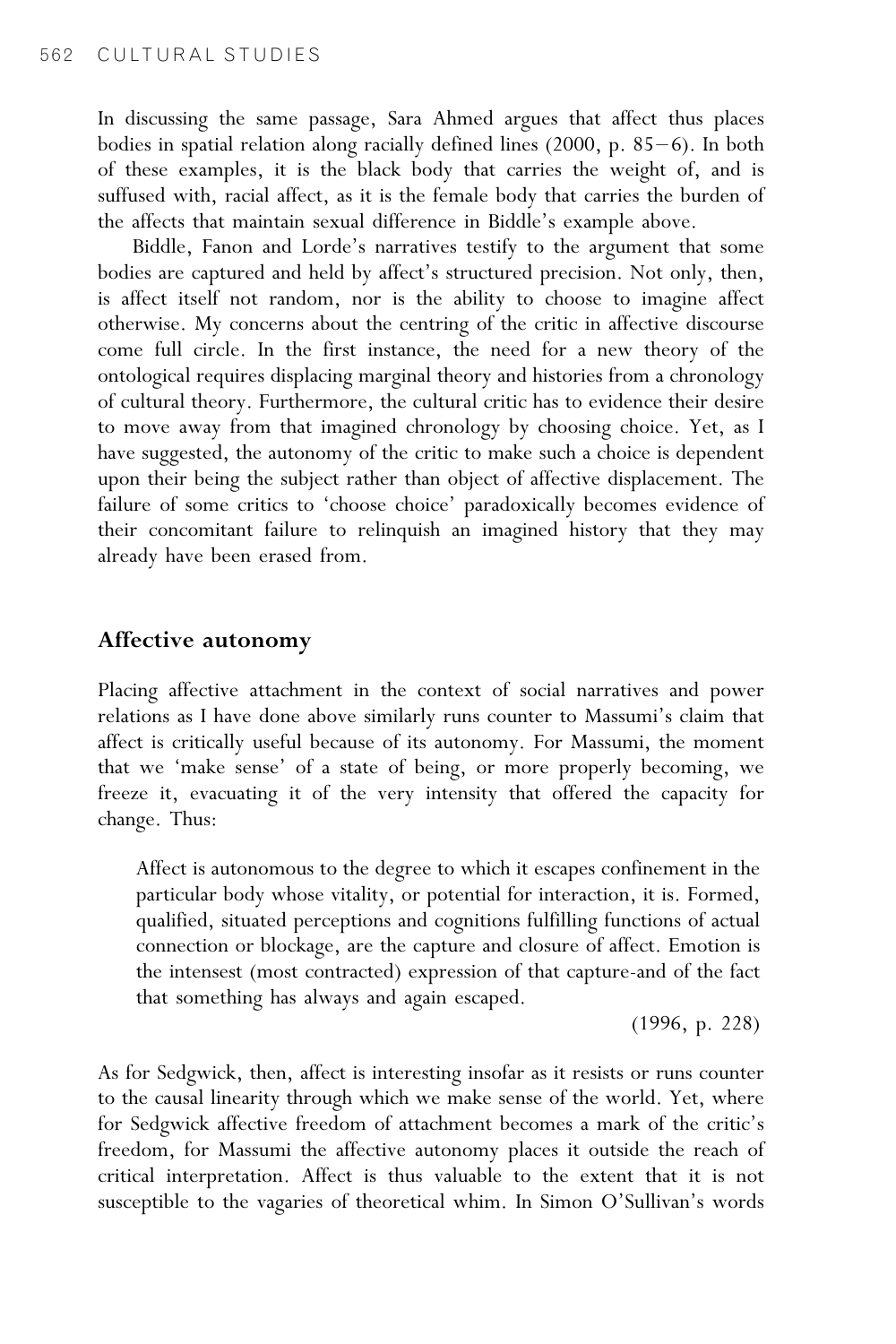that I began this article with, 'you cannot read affects, you can only experience them' (2001, p. 126).

Massumi's invocation to cultural critics to open themselves up to something that cannot be read may strike us as odd. While many will concur with Massumi's scepticism of quantitative research in its inability to attend to the particular, we are left with a riddle-like description of affect as something scientists can detect the loss of (in the anomaly), social scientists and cultural critics cannot interpret, but philosophers can imagine (2002, p. 17). How then can we engage affect in light of the critical projects we are engaged in, or are we to abandon the social sciences entirely? In fact, both Massumi and Sedgwick are advocating a new academic attitude rather than a new method, an attitude or faith in something other than the social and cultural, a faith in the wonders that might emerge if we were not so attached to pragmatic negativity. Massumi is thus suggesting not that we look for something outside culture, but that we trust that there is something outside culture. This is a useful proposition only if one's academic project is to herald the death of the cultural turn, and a return to the rigour of disciplinarity  $-$  the visionary sciences, imaginative philosophy, but precisely not the miserable social sciences or defeatist cultural studies.

Much seems to rest on Massumi's understanding of affect as autonomous. As befits his participation in a critical chronology departing from biological essentialism in the first instance, Massumi is careful to note that affect 'includes social elements, but mixes them with elements according to different logic' (1996, p. 223), taking them up as unfinished 'tendencies ... pastnesses opening onto a future, but with no present to speak of' (1996, p. 224). In making this claim for affect  $-$  its movement between past and future, never fixed in the present – Massumi is extending Deleuze's chronology of body and mind in Essays Critical and Clinical. Following his description of Lawrence's unexpected bodily response to being raped mentioned earlier, Deleuze suggests that we might therefore conceptualize the relationship between body and mind as follows:

The mind begins by coldly and curiously regarding what the body does, it is first of all a witness; then it is affected, it becomes an impassioned witness, that is, it experiences for itself affects that are not simply effects of the body, but veritable critical entities that hover over the body and judge it.

(1997, p. 124)

Body and mind are thus linked but detached, potentially developing in different directions, differently affected. But the mind is the witness to the body, thus needing the body, while the reverse is not the case, and it is in that sense that the body and the affects that it distributes are 'asocial, but not presocial' for Massumi (1996, p. 223).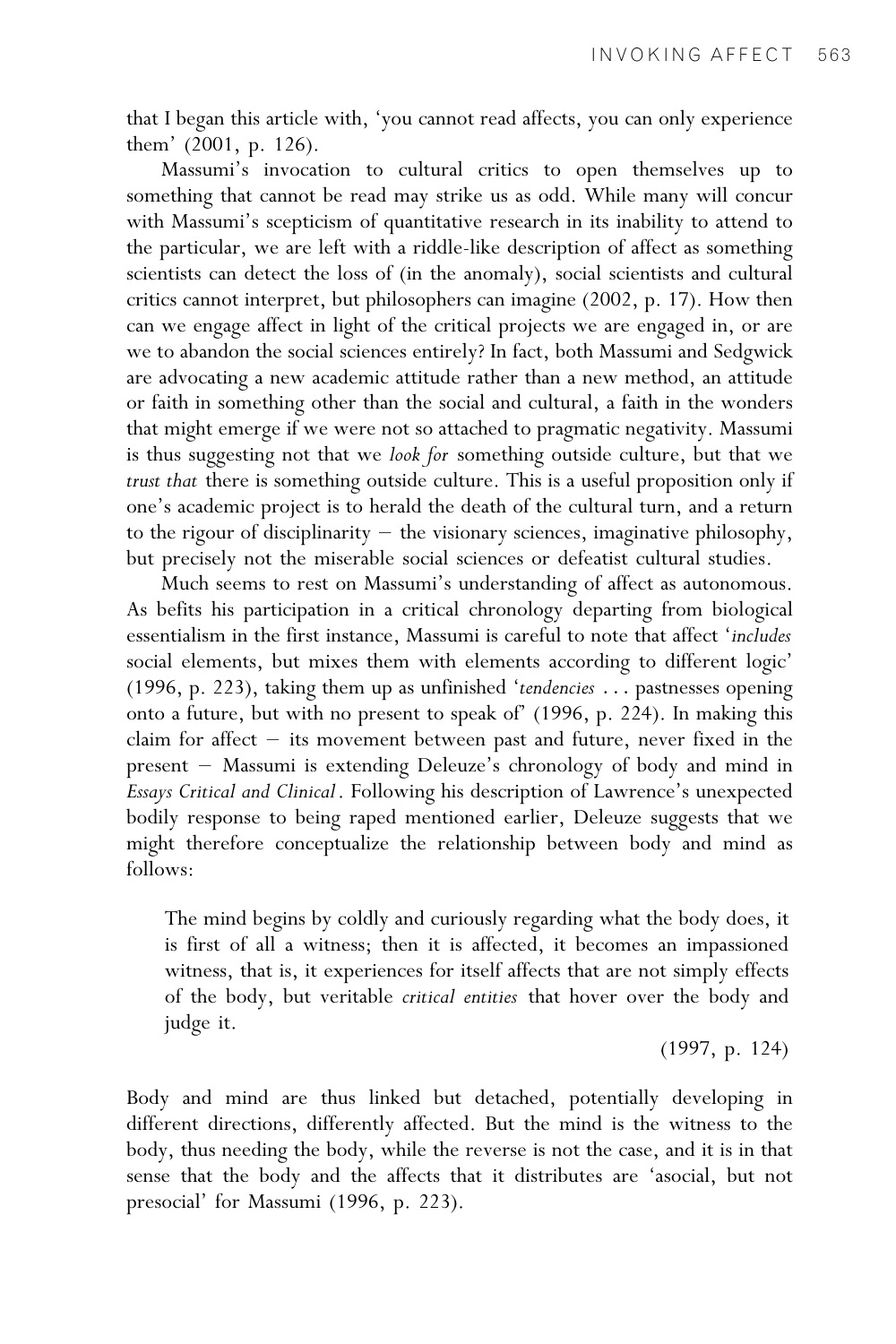To conclude this essay on a slightly different note, I want to develop Deleuze's description of the relationship between body and mind here, to argue that extrapolating from its logic that affect is autonomous, as Massumi does, is a misreading. Deleuze is not critiquing linearity per se, but what we understand as the components of linearity. If judgement is always secondary to bodily response, poised above it, but crucially tied to it, the intensity of that response must also presumably be curtailed or extended by that judgement, forming an affective cycle in which each element has the capacity to affect (intensify or diminish) the other. Deleuze has offered us a snapshot of frozen time, a single moment of judgement, but this is a moment only, and one that does in fact take place within a larger passage of time. Judgement links the body and the social and gives both interpretative meaning. The 'maps of intensity' that Deleuze would have us draw up in our desire to understand the individual are the shifts from one component to the next, one affective cycle to the next (1997, p. 64). Thus, 'maps of intensity' are maps of individual life and meaning in time, perhaps even constituting time. They are certainly not outside time. To pursue this interpretation of Deleuze further, these affective cycles form patterns that are subject to reflective or political, rather than momentary or arbitrary judgement. Such affective cycles might be described not as a series of repeated moments - body-affect-emotion - a selfcontained phrase repeated in time, but as an ongoing, incrementally altering  $chain - body - affect-emotion - affect-body - doubling back upon the body$ and influencing the individual's capacity to act in the world. In this context, reflective or political judgment provides an alternative to dominant social norms, but not because of affective autonomy. This reading indicates a return to Tomkins' affect theory too, where it is the reinvigoration of previous affective states and their effects, rather than affective freedom, that allow us to make our bodies mean something that we recognize and value.

To return to my discussion of Fanon and Lorde, it is clear that racially marked subject are not simply 'sprawled out' and 'distorted' (Fanon 1952, p. 80), but have a critical and affective life that resonates differently. So that over time, Audre Lorde's critical judgement of the ongoing spiral of smaller cycles of shame in response to her body and to racism is of such intensity that she is able to remake the relationship between her body, affect and judgement to inflect the social world with other meanings. In The Cancer Journals, for example, a text that is almost definitional in tracing maps of intensity that fashion the individual other in relation to an other social world (1980), Lorde does not need to think of affect as asocial in order for her investments in survival to provide a different affective trajectory than the one that would deny her subjectivity. Lorde reinvents her body as hers not theirs, a body connected to other bodies by shared judgements of the social. Those judgements constitute a political history that reshapes social meaning, creating recognizable and intelligible alternatives to dominant signification. My critical response to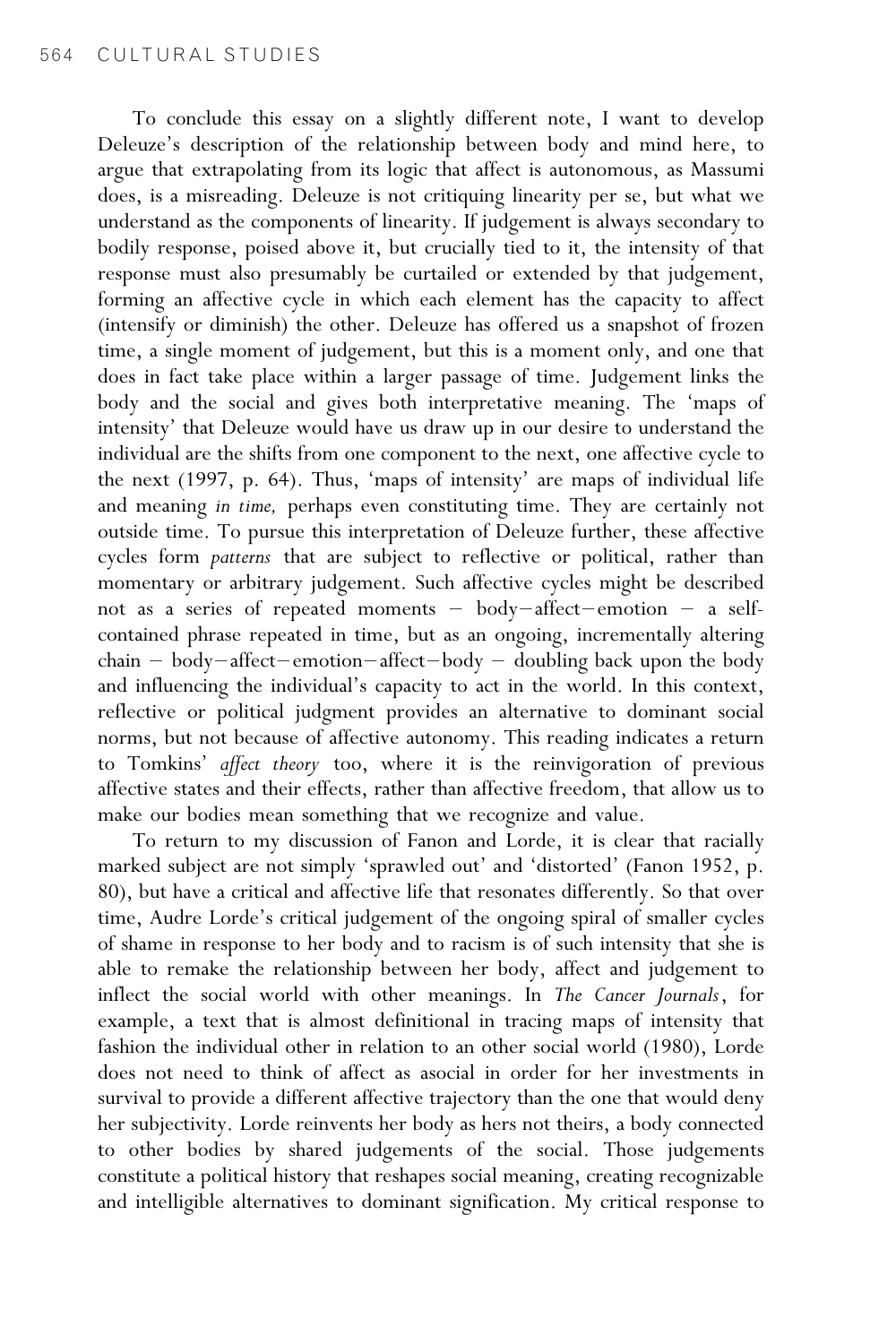Massumi and Sedgwick's work on affect, then, is not one that rejects the importance of affect for cultural theory. It is one that rejects the contemporary fascination with affect as outside social meaning, as providing a break in both the social and in critics' engagements with the nature of the social. The problems in Massumi and Sedgwick discussed in this article do not require a wholesale rejection of affect's relevance to cultural theory. Instead, affect might in fact be valuable precisely to the extent that it is not autonomous.

### Note

1 Richard Langston (2005) takes up this capacity of affect to re-embed or unsettle cultural stereotypes and investments in the context of the foreign language classroom, to illustrate how affect might usefully be pedagogically investigated.

#### References

- Ahmed, S. (2000) 'Embodying strangers', in Body Matters: Feminism, Textuality, Corporeality, eds A. Horner & A. Keane, Manchester University Press, Manchester, pp.  $85-96$ .
- Al-Saji, A. (2000) 'The site of affect in Husserl's phenomenology', in 'Philosophy in body, culture and time: selected studies in phenomenology and existential philosophy', eds W. A. Brogan & M. A. Simons, Philosophy Today, vol. 26.
- Berlant, L. (1997) The Queen of America Goes to Washington City: Essays on Sex and Citizenship, Duke University Press, Durham.
- Bhabha, H. K. (1994) The Location of Culture, Routledge, London.
- Biddle, J. (1997) 'Shame', Australian Feminist Studies, vol. 12, no. 26, pp. 227– 239.
- Braidotti, R. (1994) Nomadic Subjects: Embodiment and Sexual Difference in Contemporary Feminist Theory, Columbia University Press, New York.
- Braidotti, R. (2002) Metamorphoses: Towards a Materialist Theory of Becoming, Polity Press, Cambridge.
- Bruns, J. (2000) 'Laughter in the aisles: affect and power in contemporary theoretical and cultural discourse', Studies in American Humor, vol. 3, no. 7, pp.  $5-23$ .
- Butler, J. (1990) Gender Trouble: Feminism and the Subversion of Identity, Routledge, New York.
- Butler, J. (1997a) The Psychic Life of Power: Theories in Subjection, Stanford University Press, Stanford, CA.
- Butler, J. (1997b) 'Merely cultural', Social Text, vols 52/53, pp. 265–277.
- Cavarero, A. (2000) Relating Narratives: Storytelling and Selfhood, trans. P. A. Kottman, Routledge, London.
- Deleuze, G. (1997) Essays Critical and Clinical, trans. D. W. Smith & M. A. Greco, University of Minnesota Press, Minneapolis.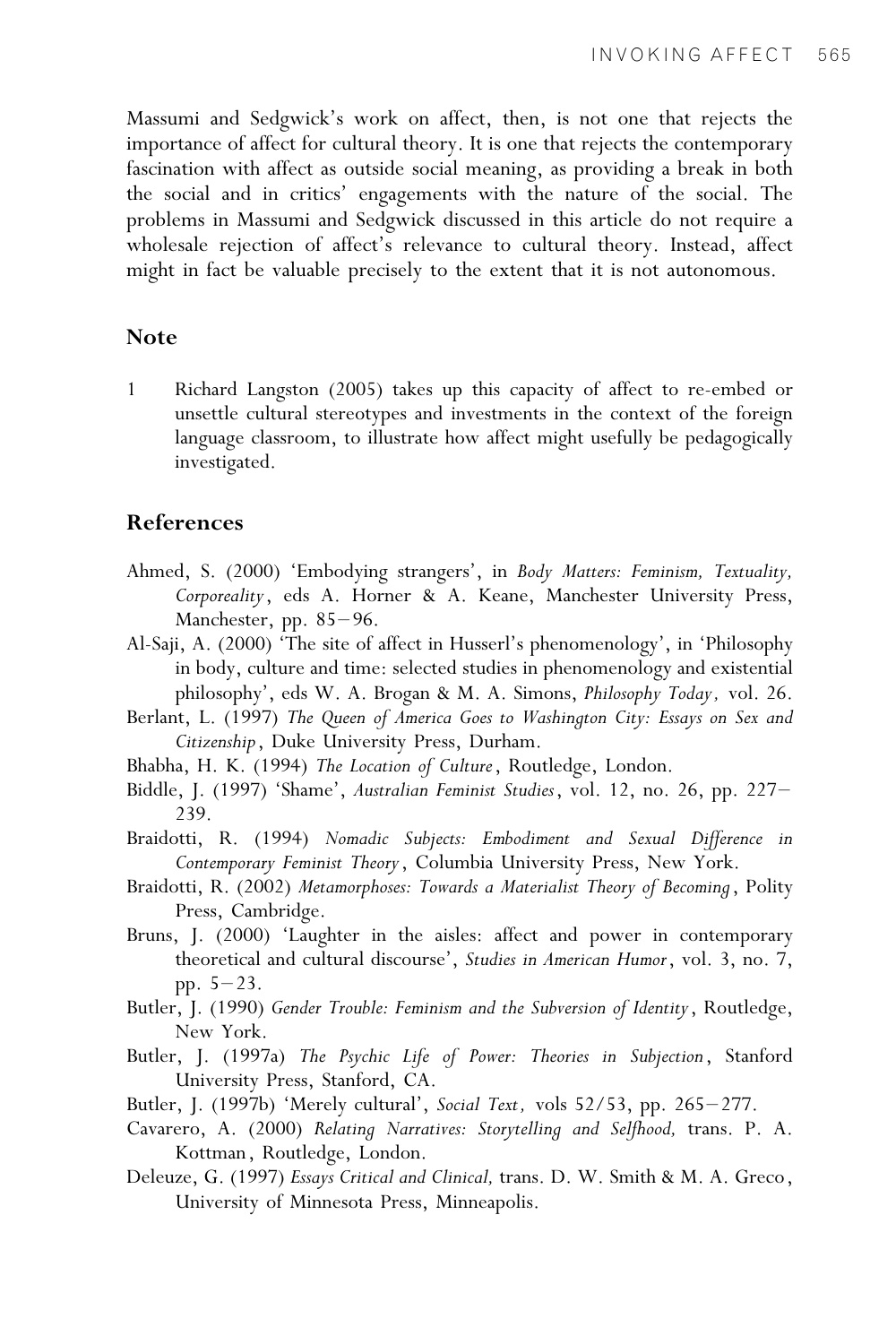- Fanon, F. (1952) 'The fact of blackness', in his (1991) "Black Skins, White Masks", Pluto Press, London, pp. 77-99.
- Fraser, N. (1997) 'Heterosexism, misrecognition, and capitalism: a response to Judith Butler', Social Text, vols 52/3, pp. 279-289.
- Giardini, F. (1999) 'Public affects: clues towards a political practice of singularity', The European Journal of Women's Studies, vol. 6, no. 2, pp.  $149 - 160$ .
- Graham, H., Kaloski, A., Neilson, A. and Robertson, E. (eds) (2002) The Feminist Seventies, Raw Nerve Books, York.
- Grosz, E. (1994) Volatile Bodies: Toward a Corporeal Feminism, Indiana University Press, Bloomington, IN.
- Gubar, S. (1998) 'What ails feminist criticism?', Critical Inquiry, vol. 24, pp. 878-902.
- Halperin, D. (2002) 'Homosexuality's closet', Michigan Quarterly Review, vol. 41, no. 1, pp.  $21-54$ .
- Haraway, D. (1991) 'Situated knowledges: the science question in feminism and the privilege of the partial perspective', in her Simians, Cyborgs and Women: the Reinvention of Nature, Routledge, New York, pp.  $183-201$ .
- Harding, S. (1986) The Science Question in Feminism, Cornell University Press, Ithaca, NY.
- Hardt, M. (1999) 'Affective labor', Boundary 2, vol. 26, no. 2, pp.  $89-100$ .
- Hartsock, N. (1999) The Feminist Standpoint Revisited and Other Essays, Westview Press, Boulder, CO.
- Hill Collins, P. (2000) Black Feminist Thought: Knowledge, Consciousness and the Politics of Empowerment, Routledge, New York.
- Jackson, S. (2001) 'Why a materialist feminism is (still) possible and necessary', Women's Studies International Forum, vol. 24, no.  $3-4$ , pp.  $283-293$ .
- Kandyoti, D. (1994) 'Identity and its discontents: women and the nation', in Colonial Discourse and Postcolonial Theory: a Reader, eds P. Williams & L. Chrisman, Columbia University Press, New York, pp. 376-391.
- Langston, R. (2005) 'Feels like teen spirit: affect, gendered bodies, and teaching cross-cultural difference at the millennium', Women in German Yearbook, forthcoming.
- Lorde, A. (1980) The Cancer Journals, Aunt Lute Books, San Francisco.
- Lorde, A. (1984) 'Eye to eye: black women, hatred, and anger', in her Sister Outsider: Essays and Speeches by Audre Lorde, The Crossing Press, Freedom, CA.
- Massumi, B. (1996) 'The autonomy of affect', in Deleuze: a Critical Reader, ed. P. Patton, Blackwell, Oxford, pp. 217-239.
- Massumi, B. (2002) Parables for the Virtual: Movement, Affect, Sensation, Duke University Press, Durham.
- Miller, D. A. (1988) The Novel and the Police, University of California Press, Berkeley, CA.
- Mitchell, J. (2000) Mad Men and Medusas: Reclaiming Hysteria and the Effects of Sibling Relationship Upon the Human Condition, Allen Lane, London.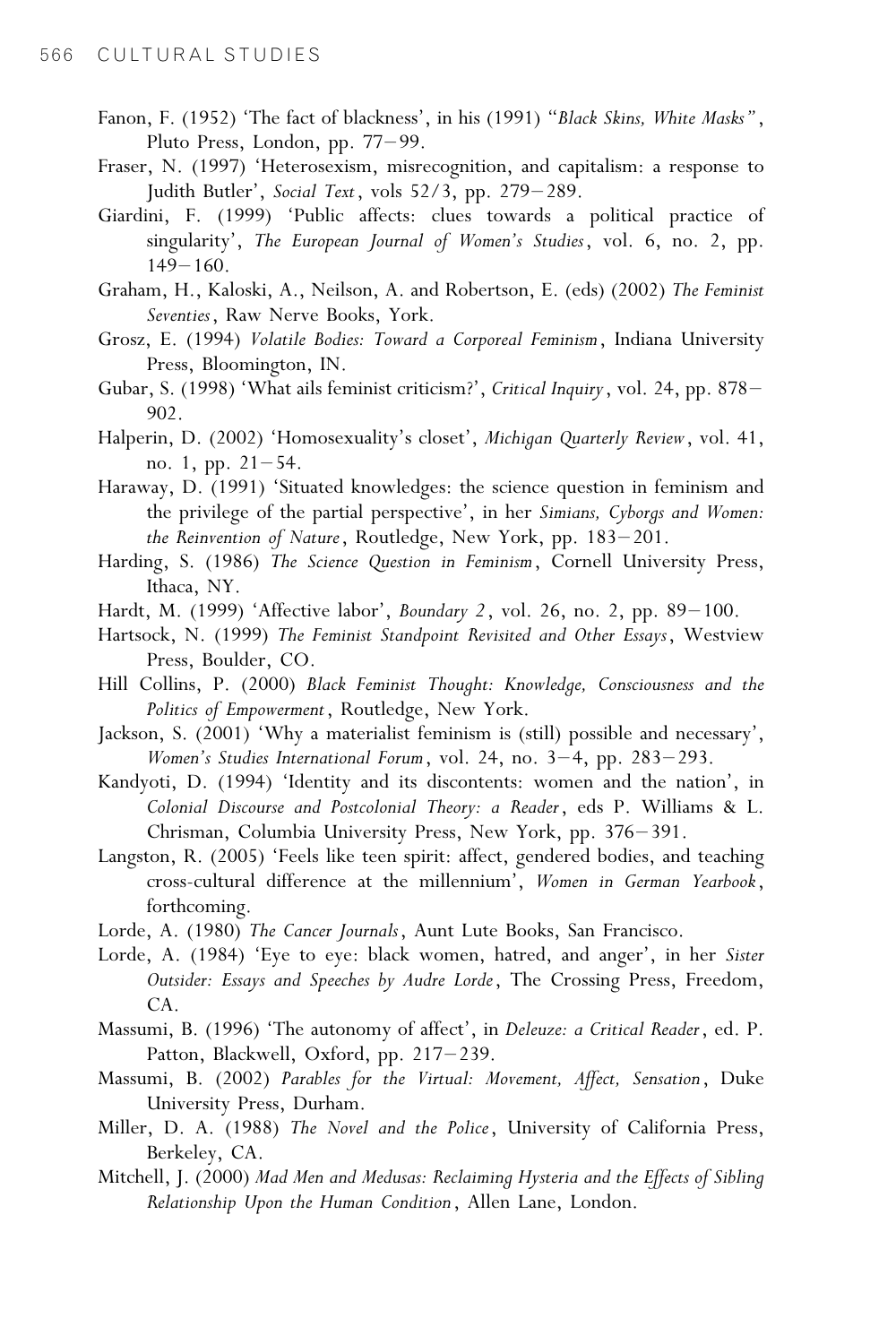- Munt, S. (2000) 'Shame/pride dichotomies in Queer As Folk', Textual Practice, vol. 14, no. 3, pp.  $531-546$ .
- O'Sullivan, S. (2001) 'The aesthetics of affect: thinking art beyond representation', Angelaki, vol. 6, no. 3, pp.  $125-135$ .
- Probyn, E. (2000) 'Shaming bodies: dynamics of shame and pride', Body and Society, vol. 6, no. 1, pp.  $13-28$ .
- Prosser, J. (1998) Second Skins: the Body Narratives of Transsexuality, Columbia University Press, New York.
- Said, E. (1979) Orientalism, Random House, New York.
- Sedgwick, E. K. (1990) Epistemology of the Closet, University of California Press, Berkeley, CA.
- Sedgwick, E. K. (2003) Touching Feeling: Affect, Pedagogy, Performativity, Duke University Press, Durham.
- Sedgwick, E. K. & Frank, A. (1995) 'Shame in the cybernetic fold: reading Silvan Tomkins', in their (eds) Shame and Its Sisters: A Silvan Tomkins Reader, Duke University Press, Durham, pp.  $1-28$ .
- Shilling, C. (1993) The Body and Social Theory, Sage, London.
- Spinks, L. (2001) 'Thinking the post-human: literature, affect and the politics of style', Textual Practice, vol. 15, no. 1, pp.  $23-46$ .
- Spivak, G. C. (1993) 'Woman in difference', in her Outside in the Teaching Machine, Routledge, New York, pp.  $77-95$ .
- Spivak, G. C. (1999) A Critique of Postcolonial Reason: Toward a History of the Vanishing Present, Harvard University Press, Cambridge, MA.
- Stacey, J. (1997) 'Feminist theory: capital F, capital T', in Introducing Women's Studies: Feminist Theory and Practice, eds V. Robinson & D. Richardson, New York University Press, New York, pp. 54-76.
- Stanley, E. & Wise, S. (2000) 'But the Empress has no clothes! Some awkward questions about 'the missing revolution' in feminist theory', Feminist Theory, vol. 1, no. 3, pp. 261–288.
- Tomkins, S. (1963) Affect, Imagery, Consciousness Vol II: The Negative Affects, Springer Publishing, New York.